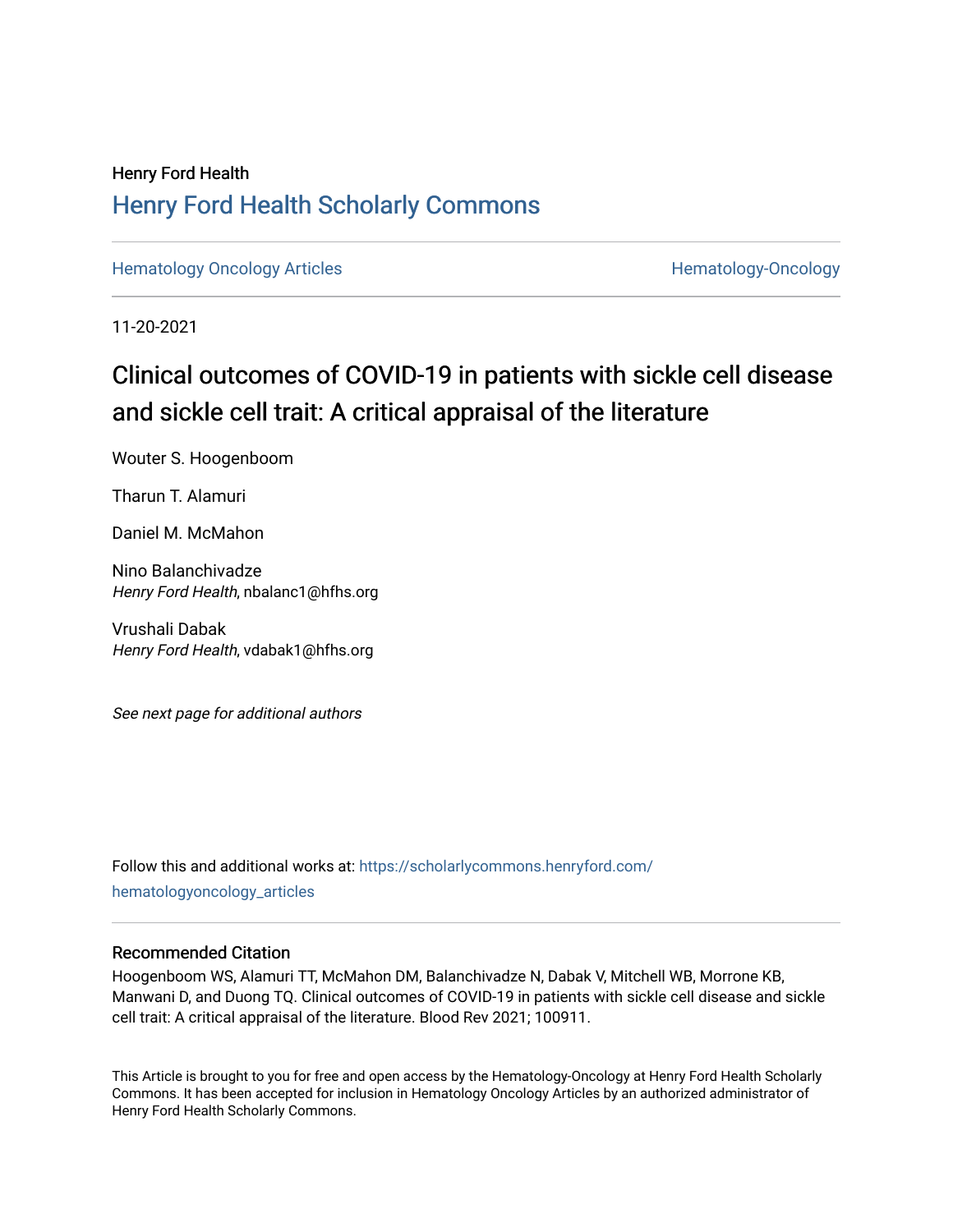# Authors

Wouter S. Hoogenboom, Tharun T. Alamuri, Daniel M. McMahon, Nino Balanchivadze, Vrushali Dabak, William B. Mitchell, Kerry B. Morrone, Deepa Manwani, and Tim Q. Duong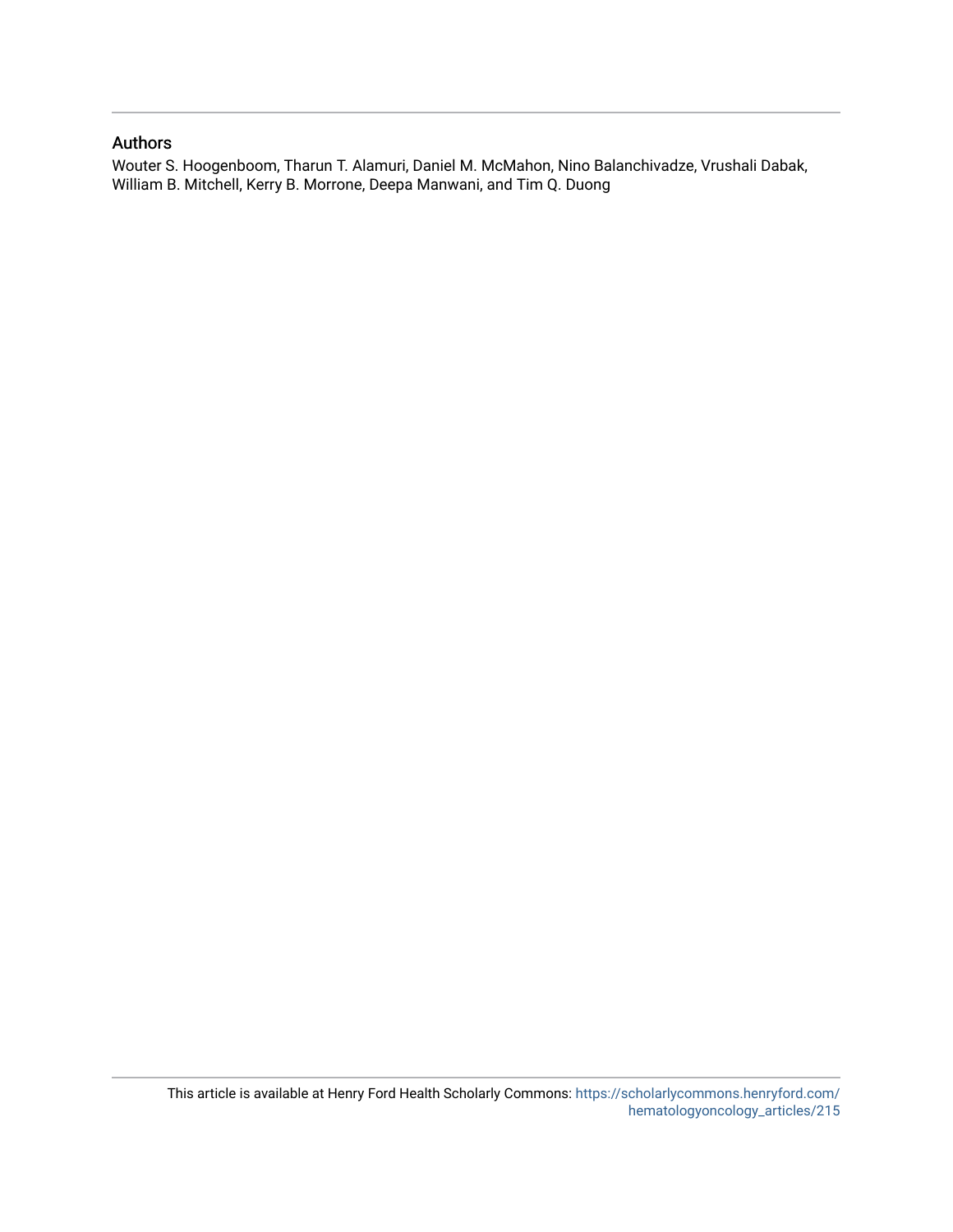# RTICI E IN PRE

[Blood Reviews xxx \(xxxx\) xxx](https://doi.org/10.1016/j.blre.2021.100911)



Contents lists available at [ScienceDirect](www.sciencedirect.com/science/journal/0268960X)

# Blood Reviews



journal homepage: [www.elsevier.com/locate/issn/0268960X](https://www.elsevier.com/locate/issn/0268960X)

# Review

# Clinical outcomes of COVID-19 in patients with sickle cell disease and sickle cell trait: A critical appraisal of the literature

Wouter S. Hoogenboom<sup>a,\*,1</sup>, Tharun T. Alamuri<sup>a,1</sup>, Daniel M. McMahon<sup>a</sup>, Nino Balanchivadze <sup>b</sup>, Vrushali Dabak <sup>b</sup>, William B. Mitchell <sup>c</sup>, Kerry B. Morrone <sup>c</sup>, Deepa Manwani <sup>c</sup>, Tim Q. Duong <sup>a, \*</sup>

<sup>a</sup> *Department of Radiology, Albert Einstein College of Medicine and Montefiore Medical Center, Bronx, NY 10461, USA* 

<sup>b</sup> *Department of Hematology and Oncology, Henry Ford Hospital, Detroit, MI 48202, USA* 

<sup>c</sup> *Department of Pediatrics, Albert Einstein College of Medicine and Montefiore Medical Center, Bronx, NY 10461, USA* 

# ARTICLE INFO

*Keywords:*  COVID-19 SARS-CoV-2 Sickle cell disease Sickle cell trait Hemoglobinopathies Red blood cell disorder

# ABSTRACT

Individuals with sickle cell disease (SCD) and sickle cell trait (SCT) have many risk factors that could make them more susceptible to COVID-19 critical illness and death compared to the general population. With a growing body of literature in this field, a comprehensive review is needed. We reviewed 71 COVID-19-related studies conducted in 15 countries and published between January 1, 2020, and October 15, 2021, including a combined total of over 2000 patients with SCD and nearly 2000 patients with SCT. Adults with SCD typically have a mild to moderate COVID-19 disease course, but also a 2- to 7-fold increased risk of COVID-19-related hospitalization and a 1.2-fold increased risk of COVID-19-related death as compared to adults without SCD, but not compared to controls with similar comorbidities and end-organ damage. There is some evidence that persons with SCT have increased risk of COVID-19-related hospitalization and death although more studies with risk-stratification and properly matched controls are needed to confirm these findings. While the literature suggests that most children with SCD and COVID-19 have mild disease and low risk of death, some children with SCD, especially those with SCD-related comorbidities, are more likely to be hospitalized and require escalated care than children without SCD. However, children with SCD are less likely to experience COVID-19-related severe illness and death compared to adults with or without SCD. SCD-directed therapies such as transfusion and hydroxyurea may be associated with better COVID-19 outcomes, but prospective studies are needed for confirmation. While some studies have reported favorable short-term outcomes for COVID-19 patients with SCD and SCT, the long-term effects of SARS-CoV-2 infection are unknown and may affect individuals with SCD and SCT differently from the general population. Important focus areas for future research should include multi-center studies with larger sample sizes, assessment of hemoglobin genotype and SCD-modifying therapies on COVID-19 outcomes, inclusion of case-matched controls that account for the unique sample characteristics of SCD and SCT populations, and longitudinal assessment of post-COVID-19 symptoms.

# **1. Introduction**

Coronavirus disease 2019 (COVID-19) [1–[3\]](#page-12-0) is an infectious disease caused by a newly discovered coronavirus (SARS-CoV-2), which has impacted millions of people around the world and caused unprecedented challenges to healthcare systems. Severe COVID-19 clinical manifestations include acute respiratory distress syndrome (ARDS),

systemic inflammation, sepsis, multi-organ failure, and death, among others [\[1](#page-12-0)–3]. Survivors of SARS-CoV-2 infection may experience lingering symptoms and long-term health problems [[4](#page-12-0)].

Sickle cell disease (SCD) is an inherited red blood cell disorder caused by a single amino acid genetic mutation in the beta-chain of the human hemoglobin protein [[5,6\]](#page-12-0). Patients with SCD experience chronic hemolytic anemia, recurrent vascular occlusion, insidious vital organ

<https://doi.org/10.1016/j.blre.2021.100911>

Available online 20 November 2021 0268-960X/© 2021 Elsevier Ltd. All rights reserved.

<sup>\*</sup> Corresponding authors at: Albert Einstein College of Medicine and Montefiore Medical Center, Department of Radiology, 1300 Morris Park Avenue, Bronx, New York 10461, USA.

*E-mail addresses:* [wouter.hoogenboom@einsteinmed.org](mailto:wouter.hoogenboom@einsteinmed.org) (W.S. Hoogenboom), [tim.duong@einsteinmed.org](mailto:tim.duong@einsteinmed.org) (T.Q. Duong). 1 Co-first author.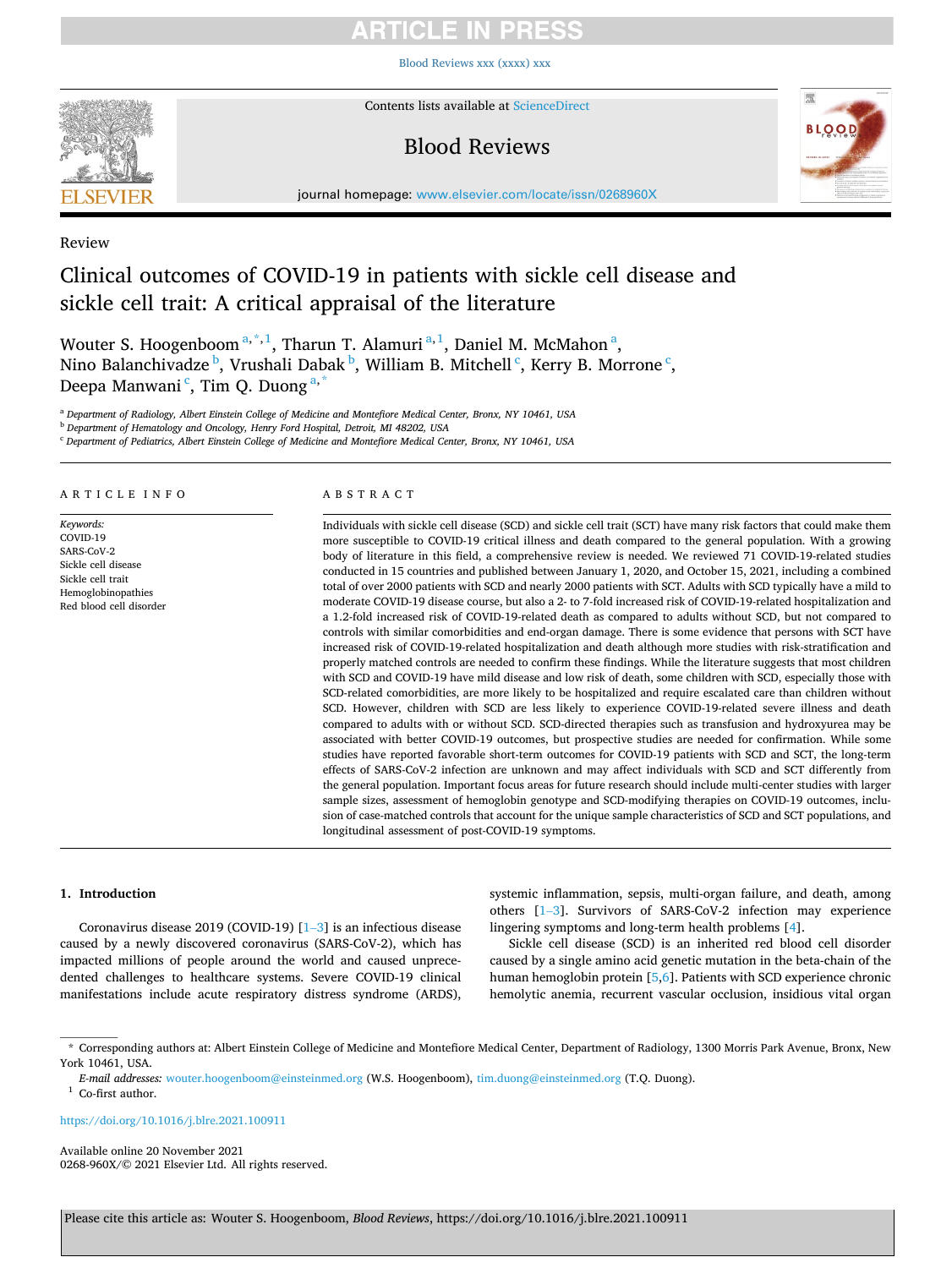# RTICLE IN PRE

### *W.S. Hoogenboom et al.*

deterioration, early mortality, and poor quality of life [\[5,6\]](#page-12-0). Repeated vaso-occlusive events may result in functional asplenia and immune deficiency in early childhood leading to life-long increased susceptibility to serious bacterial infections. Acute and chronic pain and other serious health conditions such as acute chest syndrome (ACS) and stroke [[7](#page-12-0)] are also common in patients with SCD. SCD predominantly affects Black individuals. In the United States, there are about 100,000 people living with SCD, with 1 in 500 African Americans being affected by the disease [[8](#page-12-0)].

Individuals with sickle cell trait (SCT) may also exhibit adverse health effects including exertional rhabdomyolysis, pulmonary embolism, splenic infarction, and renal damage [[9,10](#page-12-0)]. Approximately 300 million people worldwide and 1 to 3 million in the United States (8% to 10% of African Americans) live with SCT [\[10](#page-12-0)–12].

There is conflicting evidence whether patients with SCD or SCT experience more severe COVID-19 disease, with higher morbidity and mortality rate than the general population. SCD pathophysiology results in chronic anemia, endothelial dysfunction, chronic inflammation, immunocompromised status, and hypercoagulability, all of which have been identified as risk factors for worse COVID-19 outcomes [\[13](#page-12-0)–16]. Individuals with SCT do have a hypercoagulable state and sickling pathophysiology in hypoxic environments such as the renal medulla and could potentially be at higher risk for severe COVID-19 outcomes as well.

In this paper, we present a comprehensive review of the literature of

COVID-19 patients with SCD and SCT and highlight both the conclusions and limitations drawn from the literature, which can serve as important considerations for future research. We also discuss clinical course, hospitalization trends, mortality, risk factors, and SCD-disease modifying therapies among children and adults (separately) with SCD and SCT (separately) who have COVID-19 disease.

#### **2. Methods**

A structured literature search was conducted using PubMed to include all relevant articles that were dated between January 1, 2020, and October 15, 2021. The selection process is detailed in Fig. 1. The review was conducted according to the PRISMA 2020 27-item checklist [[17\]](#page-12-0). Titles and abstracts were searched to identify the literature related to COVID-19 and SCD/SCT. The primary search term used was 'COVID-19 sickle cell' which yielded 157 articles. Additional references were retrieved from the bibliographies of the articles identified by the primary search. Of the original 164 records screened, 50 were excluded because they were unrelated to SCD and COVID-19, and 43 were excluded because they were not available in English or did not include original clinical data on SCD or SCT patients with positive or suspected COVID-19. After this filter, a total of 71 publications were retained and systematically reviewed.



**Fig. 1.** PRISMA flow chart used to identify original research articles on COVID-19 patients with sickle cell disease or sickle cell trait.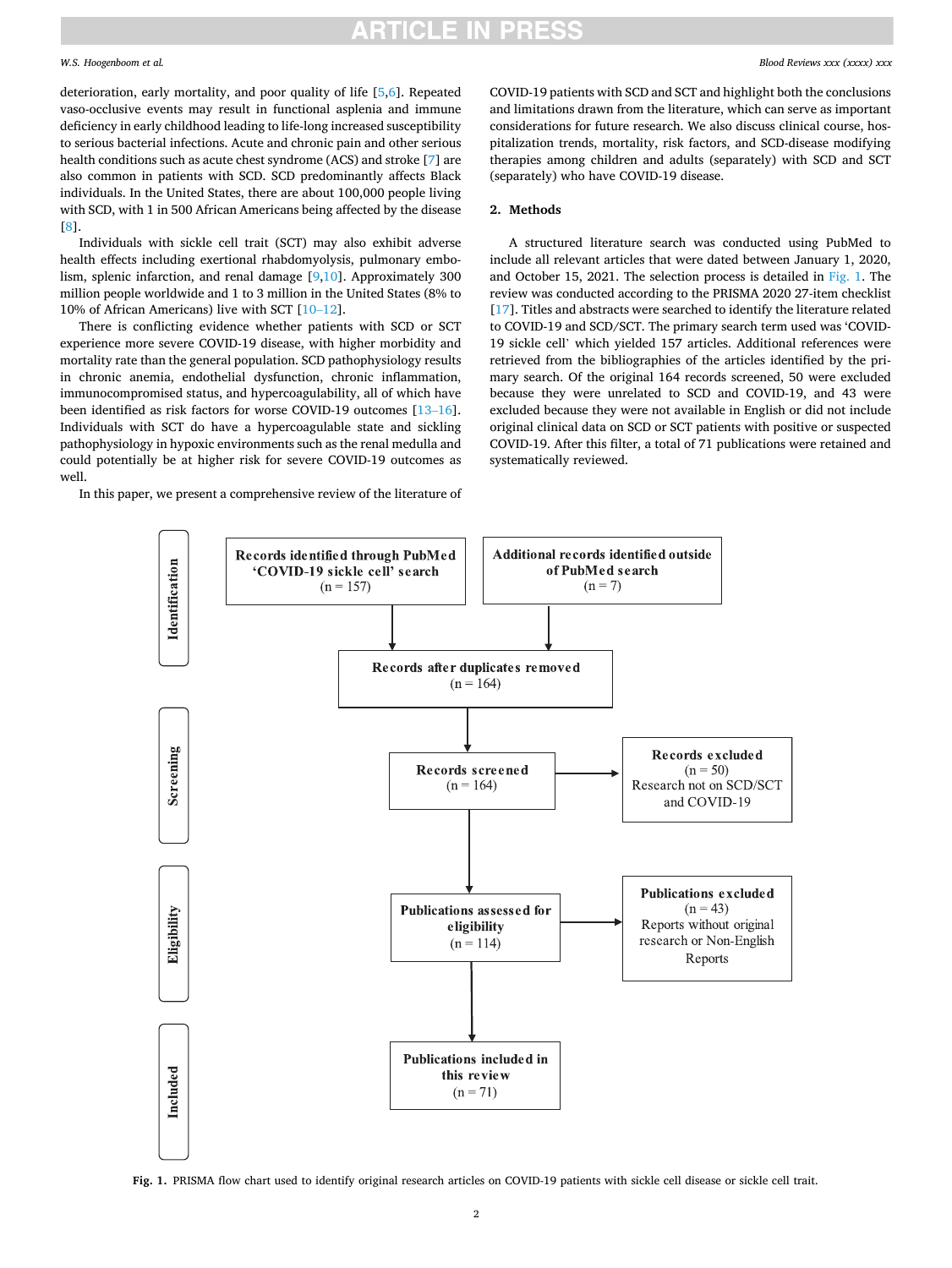### <span id="page-4-0"></span>*W.S. Hoogenboom et al.*

# *2.1. Statistical analysis*

In this systematic review, we used descriptive statistics to summarize aggregated demographic and clinical data of SCD and SCT patients with SARS-CoV-2 infection based on the literature included in this review (Table 1), including median and interquartile range for age, vitals, and laboratory values. The categorical variables female sex, hemoglobin genotype, and comorbidities were described as n (% of the sample). The overall mortality rate for SCD/non-SCD was calculated as the total number of COVID-19-related deaths among SCD/non-SCD patients reported in observational cohort studies divided by the total number of SCD/non-SCD patients with COVID-19 reported by the same studies. Relative risk of death for SCD was estimated as the absolute risk in the SCD group divided by the absolute risk in the non-SCD group.

# **3. Patients with COVID-19 and sickle cell disease**

Of the 71 reports identified in this review, 67 studies (25 observational cohort studies and 42 case studies) reported on SCD patients describing a combined total of 2290 patients with SCD and COVID-19. A detailed summary of study parameters and main study findings are presented in [Table 2](#page-5-0) (observational studies) and [Table 3](#page-7-0) (case studies).

#### *3.1. Sample characteristics*

There were 2290 persons with SCD and SARS-CoV-2 infection analyzed by all studies combined and included in this review (Table 1). The SCD cohort had a median age of 25 years (interquartile range  $=$ 17–39 years), was 56% female, and 62% had Hb-SS hemoglobin genotype (Table 1). The relatively young age of patients with SCD and

### **Table 1**

Sample characteristics of all COVID-19 patients with sickle cell disease (SCD) or sickle cell trait (SCT) based on aggregated data from the literature included in this review.

|                                      | <b>SCD</b>        | n    | <b>SCT</b>        | n   |
|--------------------------------------|-------------------|------|-------------------|-----|
|                                      | $n = 2290$        |      | $n = 1937$        |     |
|                                      |                   |      |                   |     |
| Demographics<br>Age in years, median | $25(17-39)$       | 140  | $54(40-61)$       | 24  |
| ( IQR)                               |                   |      |                   |     |
| Female sex, $n$ $(\%)$               | 1041 (56)         | 1858 | 319 (54)          | 591 |
| HbSS genotype, n (%)                 | 171 (62)          | 278  | n/a               | n/a |
| Comorbidities, n (%)                 |                   | 1025 |                   | 563 |
| Cardiovascular disease               | 28(3)             |      | 38(7)             |     |
| Chronic kidney disease               | 107(10)           |      | 67 (12)           |     |
| Asthma or COPD                       | 113 (11)          |      | 170 (30)          |     |
| <b>Diabetes</b>                      | 50(5)             |      | 137 (23)          |     |
| Heart failure                        | 46(5)             |      | 46(8)             |     |
| Hypertension                         | 149 (15)          |      | 237 (42)          |     |
| Liver disease                        | 31(3)             |      | 34(6)             |     |
| Stroke                               | 100(10)           |      | 15(3)             |     |
| Vitals, median (IQR)                 |                   |      |                   |     |
| Oxygen saturation (%)                | 95 (88-97)        | 70   | $96(91-98)$       | 16  |
| Body temperature (F)                 | 101.6             | 44   | 100.3             | 15  |
|                                      | $(100.4 - 102.3)$ |      | $(98.7 - 101.6)$  |     |
| Body mass index (kg/                 | $28(25-34)$       | 30   | $32(27-35)$       | 18  |
| m <sup>2</sup>                       |                   |      |                   |     |
| Laboratory Values,                   |                   |      |                   |     |
| median (IQR)                         |                   |      |                   |     |
| Lactate dehydrogenase<br>(U/L)       | 732 (495-917)     | 47   | 392 (292-576)     | 10  |
| Lymphocytes $(x10^9/L)$              | $2.3(1.2-4.4)$    | 70   | $0.9(0.6-1.4)$    | 13  |
| Total bilirubin (mg/dL)              | $2.7(0.9-4.3)$    | 36   | $0.5(0.4-1.1)$    | 11  |
| White blood cell count               | $13(8.3-18.2)$    | 75   | $8.8(5-13.3)$     | 16  |
| $(x10^9/L)$                          |                   |      |                   |     |
| Hemoglobin (g/dL)                    | $8.0(6.7-9.6)$    | 100  | $11.4(9.8-13)$    | 16  |
| C-reactive protein (mg/              | $6.3(0.9-18.7)$   | 72   | $9.9(2.2 - 20.5)$ | 10  |
| dL)                                  |                   |      |                   |     |
| D-dimer $(\mu g/mL)$                 | $3.3(0.8 - 7.7)$  | 50   | $1.3(2.7-21.5)$   | 8   |

*Abbreviations*: COPD, chronic obstructive pulmonary disease; IQR, interquartile range.

COVID-19 could be explained by the short life expectancy of SCD patients (43 years in 2017 [\[18](#page-12-0)]) relative to the general population (79 years in 2017 [\[19\]](#page-12-0)). Despite young age, SCD patients had substantial comorbidities (i.e., hypertension, asthma/COPD, and chronic kidney disease), consistent with end-organ damage from SCD [[20,21](#page-12-0)].

At hospital presentation, oxygen saturation was 95%, body temperature was 101.6F, and BMI was 28. Laboratory values were above normal range for lactate dehydrogenase, bilirubin, white blood cell count, C-reactive protein, and D-dimer; below normal range for hemoglobin; and within normal range for lymphocyte count. These altered laboratory values are consistent with SCD-related manifestations of red blood cell dysfunction [[6](#page-12-0),[22\]](#page-12-0). Elevated lactate dehydrogenase and Ddimer could be suggestive of more severe COVID-19 disease [[23\]](#page-12-0) but could also result from intravascular hemolysis, ischemia-reperfusion damage and tissue necrosis associated with SCD and could be further elevated during acute vaso-occlusive crisis [\[24](#page-12-0)].

# *3.2. Clinical course*

Adult SCD patients typically experience mild to moderate COVID-19 related symptoms [\[25](#page-12-0)–32], which is characterized by few respiratory symptoms and not requiring intensive care unit (ICU) admission. Large US registry studies found that approximately 80% of adult SCD patients experience mild to moderate symptoms (or no symptoms at all) [\[29,30](#page-12-0)] and that the type of COVID-19-related symptoms, including cough/fever or more severe symptoms such as respiratory failure, were not different from patients without SCD [\[33](#page-12-0)]. However, SCD-related comorbidities, in particular acute pain has been found highly prevalent during COVID-19, and history of pain was associated with increased risk of hospitalization [[29\]](#page-12-0).

A few smaller cohort studies observed more severe COVID-19 disease course among adult SCD patients [\[34](#page-12-0)–37]. Severe disease course is typically characterized by patients needing escalated care and prolonged hospitalization due to severe COVID-19 symptoms (e.g., hypoxia, pneumonia, prolonged fever, multisystem inflammation) or severe SCDrelated complications (e.g., ACS, severe pain crisis), or both. One study observed increased hospitalization, mild to moderate pneumonia, and intubation among SCD patients as compared to age-matched healthcare professionals [[37\]](#page-12-0). Another study identified older patients, pre-existing conditions, and end-organ damage as high risk factors for severe COVID-19 disease course and poor outcome [[36\]](#page-12-0).

# *3.3. Hospitalization trends*

There is strong evidence that patients with SCD have an increased risk of COVID-19-related hospital admissions. Large cohort studies in the UK and US have reported a 2- to 7-fold increased risk of COVID-19 related hospital admission for patients with SCD relative to the general population [[33,38,39](#page-12-0)]. Most observational studies reported hospitalization rates of greater than or equal to 40% among patients with SCD and SARS-CoV-2 infection [\[26,28](#page-12-0),[30,32,35,36](#page-12-0),[33,39,40\]](#page-12-0), which remained increased after age, gender, and race adjustment when compared to the general population [\[33,38,39](#page-12-0)]. The hospitalization rate of individuals with SARS-CoV-2 infection in the general population is markedly lower. For example, peak hospitalization for the US population was 20.5% (first week of January 2021; [https://covid.cdc.gov/covi](https://covid.cdc.gov/covid-data-tracker/)  [d-data-tracker/](https://covid.cdc.gov/covid-data-tracker/)) and 19.2% in Black patients without SCD in a large US registry study [\[33](#page-12-0)]. Case studies show even higher hospitalization trends, although this may be in part due to patient selection bias. Of the 9 case studies that reported both hospitalized and non-hospitalized patients, the COVID-19-related hospitalization rate for persons with SCD was 72% (44/61) [\[41](#page-12-0)–45].

There could be several explanations for the high hospitalization rate observed among patients with SCD. We hypothesize that the high baseline hospital admission and readmission rate for patients with SCD, independent of COVID-19, may have been contributing factors, in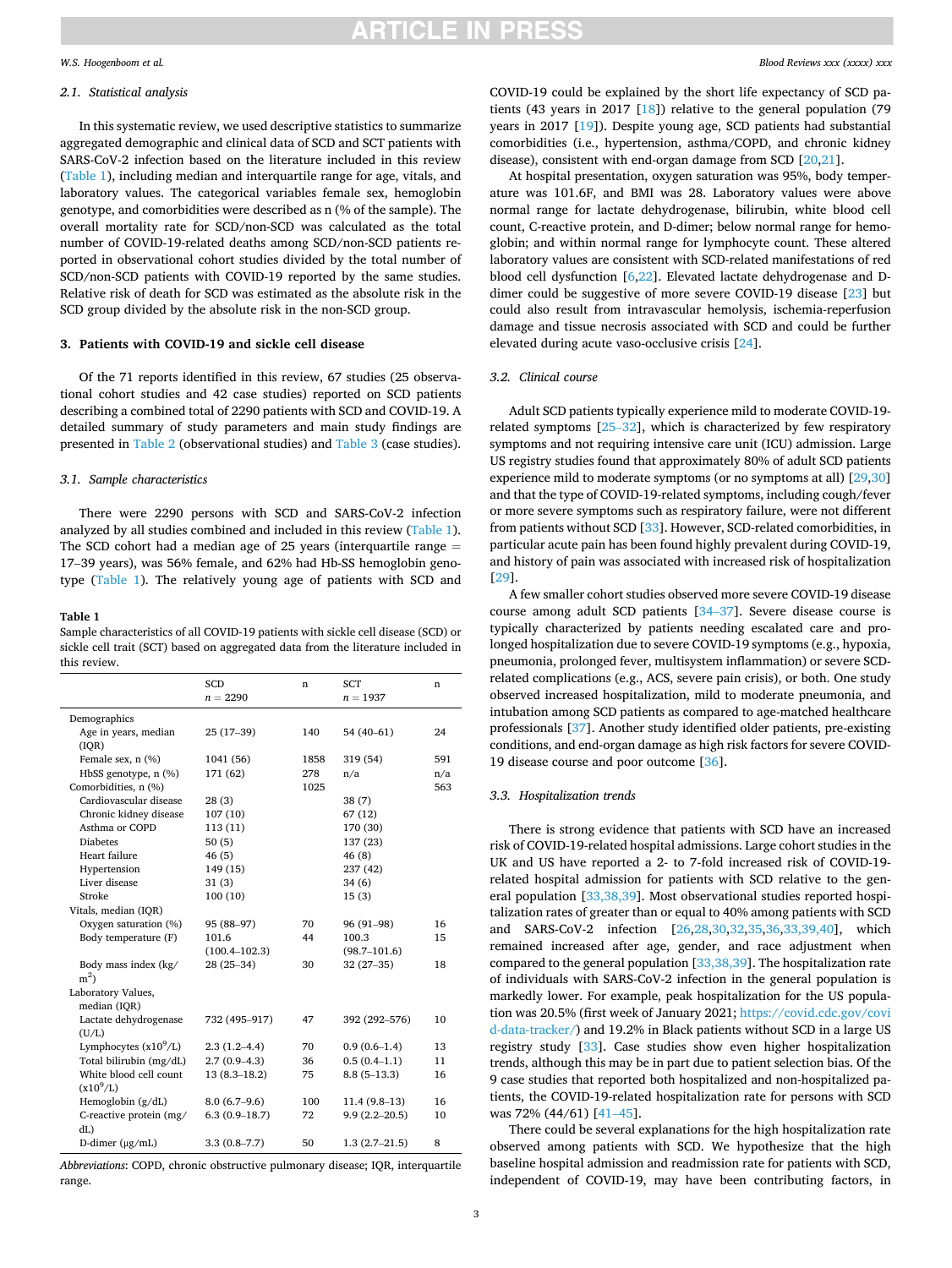# <span id="page-5-0"></span>*W.S. Hoogenboom et al.*

# **Table 2**

Observational cohort studies of patients with SCD and COVID-19. Authors listed in alphabetical order.

| Authors<br>Country                                          |                 | Sample         | Age     | Hb                                                                 | SCD                 | Control group                                        | Main findings                                                                                                                                                                                                                                                  | SCD                   |                        | Non-SCD                  |                       |
|-------------------------------------------------------------|-----------------|----------------|---------|--------------------------------------------------------------------|---------------------|------------------------------------------------------|----------------------------------------------------------------------------------------------------------------------------------------------------------------------------------------------------------------------------------------------------------------|-----------------------|------------------------|--------------------------|-----------------------|
|                                                             |                 | size<br>n(M/F) | (years) | genotype<br>(n)                                                    | therapy<br>(n)      |                                                      |                                                                                                                                                                                                                                                                | Hosp.<br>rate<br>n(%) | Mort.<br>rate<br>n (%) | Hosp.<br>rate<br>$n$ (%) | Mort.<br>rate<br>n(%) |
| AbdulRahman<br>et al. [25]                                  | Bahrain         | 38 (11/<br>27) | 36      | n/a                                                                | n/a                 | COVID-19 w/<br>o SCD                                 | SCD is not a risk factor for<br>worse COVID-19 outcomes<br>in hospitalized pts.<br>compared to non-SCD pts.<br>hospitalized with COVID-19.                                                                                                                     | n/a                   | $\mathbf{1}$<br>(2.6)  | n/a                      | 58(3.3)               |
| Alhumaid et al.<br>$[34]$ <sup>1</sup>                      | Saudi<br>Arabia | 31 (n/a)       | n/a     | n/a                                                                | n/a                 | None                                                 | 14 of 31 SCD pts. with<br>COVID-19 required<br>admission to the ICU.                                                                                                                                                                                           | n/a                   | n/a                    | n/a                      | n/a                   |
| Alkindi et al.<br>$[26]$                                    | Oman            | 50 (27/<br>23) | 31      | HbSS (10),<br>$HbS\beta^0$ (29),<br>Unknown<br>(11)                | BT (26)             | SCD w/o<br>COVID-19                                  | Although COVID-19 may<br>trigger VOC onset, it does<br>not increase mortality<br>compared to non-COVID-19<br>pts. with VOC.                                                                                                                                    | 34<br>(68)            | 2(4)                   | 47<br>$(70)^2$           | 3(6)                  |
| Al Yazidi et al.<br>[64]                                    | Oman            | 7(n/a)         | n/a     | n/a                                                                | BT(2)               | None                                                 | SCD is the most common<br>comorbidity associated with<br>COVID-19 pediatric<br>admission. Children with<br>SCD and COVID-19 are more<br>susceptible to complications.                                                                                          | n/a                   | 0(0)                   | n/a                      | n/a                   |
| Arlet et al. [27]                                           | France          | 83 (38/<br>45) | 30      | HbSS or<br>$HbS\beta^{0}$ (71),<br>$HbSC(8)$ ,<br>$HbS\beta^+$ (4) | HU (38),<br>BT (31) | COVID-19 w/<br>o SCD                                 | SCD pts. did not have<br>increased risk of morbidity<br>or mortality; VOC<br>complicates infection; Older<br>pts. are at higher risk and<br>should be monitored<br>carefully.                                                                                  | n/a                   | 2(2)                   | n/a                      | 2891<br>(7)           |
| Balanchivadze<br>et al. [28]                                | <b>USA</b>      | 6(3/3)         | 38      | HbSS(4),<br>HbSC(1),<br>$HbS\beta^+(1)$                            | BT(2)               | None                                                 | SCD pts. generally had mild<br>disease course with lower<br>chances of intubation, ICU<br>admission, and death.                                                                                                                                                | 4(67)                 | 0(0)                   | n/a                      | n/a                   |
| Boga et al. [37]                                            | Turkey          | 39 (17/<br>22) | 35      | HbSS (23),<br>$HbS\beta^+$<br>$(15)$ , HbSE<br>(1)                 | HU (25),<br>BT(8)   | COVID-19 w/<br>o SCD                                 | SCD pts. had more severe<br>disease course (pneumonia,<br>hosp., intubation) than non-<br>SCD healthcare<br>professionals.                                                                                                                                     | 10<br>(26)            | 2(5)                   | 9(7)                     | 0(0)                  |
| Brousse et al.<br>[70]                                      | France          | 39(n/a)        | 12      | HbSS (35),<br>$HbSC(3)$ ,<br>$HbS\beta^+(1)$                       | HU (25)             | SCD w/o<br>COVID-19                                  | Among seropositive<br>patients, none had displayed<br>symptoms except one who<br>was hospitalized for mild<br>vaso-occlusive symptoms<br>with a favorable outcome.                                                                                             | 1(2.6)                | 0(0)                   | n/a                      | n/a                   |
| Clift et al. [38]                                           | UK              | 287 (n/<br>a)  | n/a     | n/a                                                                | n/a                 | COVID-19 w/<br>o SCD                                 | SCD pts. had 4-fold and 2.6-<br>fold increased risk of<br>hospitalization and death<br>due to COVID-19,                                                                                                                                                        | 40<br>(14)            | 10<br>(3.5)            | 23,561<br>(4.4)          | 19,008<br>(3.5)       |
| De Sanctis et al.<br>$[35]$ <sup>1</sup>                    | Oman            | 3(1/2)         | 27      | n/a                                                                | HU (3),<br>BT(1)    | None                                                 | respectively.<br>SCD and other comorbidities<br>can aggravate COVID-19<br>severity despite favorable<br>outcome; Two SCD pts. had<br>worsening anemia;<br>Respiratory complications<br>rapidly improved after red<br>blood cell exchange BT in<br>one patient. | 2(67)                 | 0(0)                   | n/a                      | n/a                   |
| Fisler et al.                                               | <b>USA</b>      | 2(n/a)         | n/a     | n/a                                                                | n/a                 | None                                                 | Two SCD pts. were admitted                                                                                                                                                                                                                                     | n/a                   | n/a                    | n/a                      | n/a                   |
| $[90]$ <sup>1</sup><br>Gampel et al.<br>$[65]$ <sup>1</sup> | <b>USA</b>      | 1(1/0)         | 12      | HbSC                                                               | n/a                 | None                                                 | to ICU for ACS.<br>SCD pt. with h/o prior<br>pulmonary and cardiac<br>complications died of<br>COVID-19 disease.                                                                                                                                               | n/a                   | $\mathbf{1}$<br>(100)  | n/a                      | n/a                   |
| Hippisley-Cox<br>et al. $[52]$ <sup>1</sup>                 | UK              | n/a            | n/a     | n/a                                                                | n/a                 | COVID-19 w/<br>o SCD                                 | SCD vaccinated pts. had 7.7-<br>fold increased risk of COVID-<br>19 mortality.                                                                                                                                                                                 | n/a                   | n/a                    | n/a                      | n/a                   |
| Hoogenboom<br>et al. [39]                                   | <b>USA</b>      | 53 (28/<br>25) | 30      | HbSS (39),<br>HbSC (11),<br>$HbS\beta$ (3)                         | n/a                 | Matched and<br>unmatched<br>COVID-19<br>pts. w/o SCD | SCD pts. were more likely to<br>visit the ED and be<br>hospitalized than the general<br>population. Mortality,<br>severe disease, and other<br>outcomes in SCD pts. was                                                                                        | 39<br>(74)            | $3(8)^{3}$             | n/a                      | $5(6)^3$              |

(*continued on next page*)

not different from controls.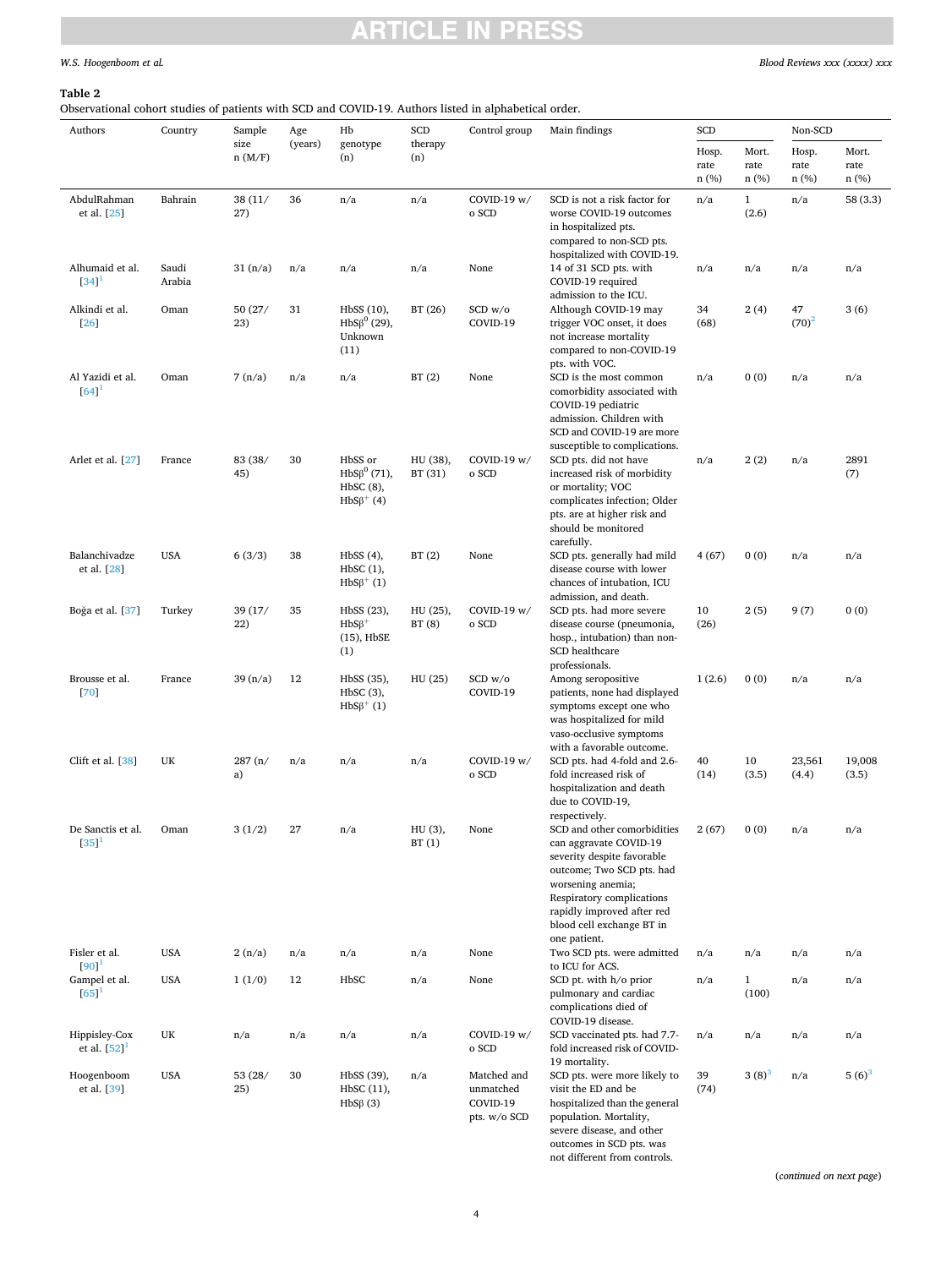# <span id="page-6-0"></span>*W.S. Hoogenboom et al.*

#### **Table 2** (*continued* )

| Authors                     | Country     | Sample               | Age     | Hb                                                                                      | SCD                     | Control group                       | Main findings                                                                                                                                                                                                 | SCD                   |                       | Non-SCD               |                       |
|-----------------------------|-------------|----------------------|---------|-----------------------------------------------------------------------------------------|-------------------------|-------------------------------------|---------------------------------------------------------------------------------------------------------------------------------------------------------------------------------------------------------------|-----------------------|-----------------------|-----------------------|-----------------------|
|                             |             | size<br>n(M/F)       | (years) | genotype<br>(n)                                                                         | therapy<br>(n)          |                                     |                                                                                                                                                                                                               | Hosp.<br>rate<br>n(%) | Mort.<br>rate<br>n(%) | Hosp.<br>rate<br>n(%) | Mort.<br>rate<br>n(%) |
| Kamdar et al.<br>$[40]$     | <b>USA</b>  | 30 (n/a)             | n/a     | n/a                                                                                     | HU (19),<br>BT(3)       | None                                | SCD pts. had more ED visits<br>and hospitalization than<br>other hematological pts.<br>with COVID-19.                                                                                                         | 14<br>(47)            | 0(0)                  | n/a                   | n/a                   |
| Konté et al.<br>$[100]$     | Netherlands | 5(n/a)               | n/a     | n/a                                                                                     | n/a                     | None                                | Low incidence of COVID-19<br>in SCD pts. presenting with<br>VOC, suggesting that<br>COVID-19 is not a major<br>provoking factor for VOC.                                                                      | n/a                   | n/a                   | n/a                   | n/a                   |
| Minniti et al.<br>[36]      | <b>USA</b>  | 66 (30/<br>36)       | 34      | HbSS or<br>$HbS\beta^{0}$ (47),<br>HbSC (14),<br>$HbS\beta^+$ (5)                       | HU (28),<br>BT (30)     | None                                | SCD pts. over 50yo with<br>preexisting conditions with<br>elevated creatinine, LDH,<br>and D-dimer are at higher<br>risk of death regardless of<br>genotype or sex. All deaths<br>occurred in pts. not on HU. | 50<br>(76)            | 7<br>$(11)^3$         | n/a                   | n/a                   |
| Mucalo et al.<br>$[29]^{4}$ | <b>USA</b>  | 364<br>(187/<br>176) | 11      | HbSS or<br>$HbS\beta^0$<br>(263),<br>HbSC or<br>$HbS\beta^+$ (98)                       | HU<br>(203),<br>BT (39) | None                                | SCD children with h/o pain,<br>renal, and heart/lung<br>comorbidities are at higher<br>risk of worse COVID-19<br>outcomes.                                                                                    | 146<br>(40.1)         | $\mathbf{1}$<br>(0.3) | n/a                   | n/a                   |
| Mucalo et al.<br>[29]       | <b>USA</b>  | 386<br>(159/<br>220) | 31      | HbSS or<br>$HbS\beta^0$<br>(261),<br>HbSC or<br>$HbS\beta^+$<br>(113)                   | HU<br>(191),<br>BT (53) | None                                | SCD Adults with h/o pain are<br>at higher risk of worse<br>COVID-19 outcomes.                                                                                                                                 | 231<br>(59.8)         | 18<br>(4.7)           | n/a                   | n/a                   |
| Nathan et al.<br>[66]       | France      | $3(-/2)$             | 17      | n/a                                                                                     | BT(2)                   | None                                | Two SCD pts. developed ACS<br>and required ICU and NIV.                                                                                                                                                       | n/a                   | 0(0)                  | n/a                   | n/a                   |
| Oualha et al.<br>[101]      | France      | 4(n/a)               | n/a     | n/a                                                                                     | n/a                     | None                                | All SCD pts. received BT for<br>respiratory deterioration in<br>ICU.                                                                                                                                          | n/a                   | 0(0)                  | n/a                   | n/a                   |
| Panepinto et al.<br>[30]    | <b>USA</b>  | 178<br>(75/<br>101)  | 29      | HbSS or<br>$HbS\beta^0$<br>(135),<br>HbSC or<br>$HbS\beta^+$<br>(42),<br>Unknown<br>(1) | BT (68)                 | None                                | SCD pts. have a high risk for<br>severe disease course and<br>high case-fatality rate in<br>comparison to the US<br>population, and non-SCD<br>pts. of the same age showed<br>lower mortality.                | 122<br>(68.5)         | 13<br>(7.3)           | n/a                   | n/a                   |
| Ramachandran<br>et al. [31] | <b>USA</b>  | 9(5/4)               | 28      | HbSS(8),<br>HbSC(1)                                                                     | HU, (6)<br>BT(6)        | COVID-19 $w/$<br>o SCD              | SCD pts. had relatively mild<br>disease course.                                                                                                                                                               | n/a                   | 0(0)                  | n/a                   | 3(5.6)                |
| Singh et al. [<br>$[33]$    | <b>USA</b>  | 312<br>(117/<br>195) | 31      | n/a                                                                                     | n/a                     | Matched<br>COVID-19<br>pts. w/o SCD | Black SCD pts. are more<br>likely to be hospitalized and<br>develop pneumonia and pain<br>than Black pts. w/o SCD but<br>do not differ in mortality.                                                          | 129<br>(41.3)         | 10<br>(3.2)           | 60<br>(19.2)          | 10(3.2)               |
| Telfer et al. [32]          | UK          | 166<br>(71/95)       | n/a     | HbSS or<br>$HbS\beta^0$<br>(129);<br>HbSC,<br>$HbS\beta^+$ , or<br><b>HbSE</b> (37)     | BT (60)                 | None                                | Significant number of<br>hemoglobinopathy pts. in<br>the UK developed COVID-<br>19; SCD pts. in the age<br>groups 18-49 and 50-79<br>have an increased risk of<br>COVID-19 related death.                     | 128<br>(77)           | 11<br>(6.6)           | n/a                   | n/a                   |
| Waghmere et al.<br>$[94]$   | India       | 7(0/7)               | 28      | $HbSS(6)$ ,<br>$HbS\beta(1)$                                                            | n/a                     | Pregnant<br>COVID-19 w/<br>o SCD    | Pregnant women with SCD<br>have increased risk of<br>pregnancy complications in<br>comparison to non-SCD<br>pregnant women.                                                                                   | n/a                   | $0(0)^3$              | n/a                   | 11<br>$(0.7)^3$       |

*Abbreviations:* ACS, acute chest syndrome; AKI, acute kidney injury; ALI, acute liver injury; BT, blood transfusion; CKD, chronic kidney disease; DBP, diastolic blood pressure; ED, emergency department; h/o, history of; Hosp., hospitalization; HTN, hypertension; HU, hydroxyurea; ICU, intensive care unit; IMV, invasive mechanical ventilation; LOS, length of stay; n/a, not available, not applicable, unknown, or not specified; NIV, non-invasive ventilation; pts., patients; SCD, sickle cell disease; SCT, sickle cell disease; SCT, sickle cell trait; VO

 $^1\,$  Focus of study was not SCD.  $^2\,$  50 total patients with a total of 67 VOC episodes, hospitalization rate is based on total episodes.  $^3\,$  In-hospital.  $^4\,$  Pediatric arm of the study.  $^5\,$  Adult arm of the

5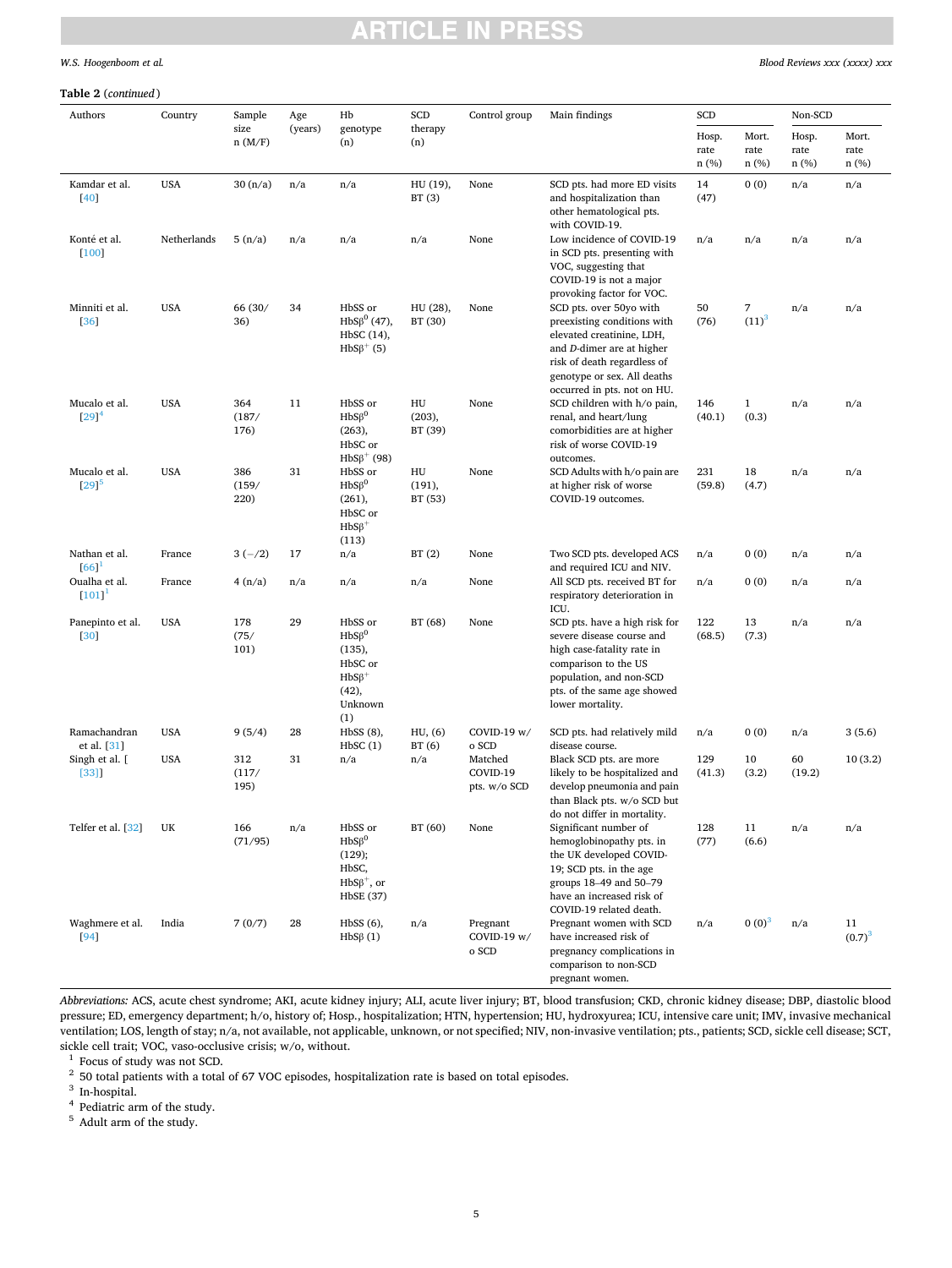# <span id="page-7-0"></span>**Table 3**

Case reports of patients with SCD and COVID-19. Authors listed in alphabetical order.

| Authors                         | Country         | Sample<br>size | Age<br>(years) | Hb genotype (n)                                                  | SCD<br>therapy | Main findings                                                                                                                                                                                                                             | Hosp.<br>rate | Mortality<br>rate |
|---------------------------------|-----------------|----------------|----------------|------------------------------------------------------------------|----------------|-------------------------------------------------------------------------------------------------------------------------------------------------------------------------------------------------------------------------------------------|---------------|-------------------|
|                                 |                 | n(M/F)         |                |                                                                  | (n)            |                                                                                                                                                                                                                                           | n(%)          | n(%)              |
| AbdulRahman<br>et al. [102]     | Bahrain         | 6(4/2)         | 31             | HbSS(6)                                                          | HU (6)         | Infection rate, clinical course, and viral clearance of SCD<br>pts. were no different from pts. w/o SCD.                                                                                                                                  | n/a           | 0(0)              |
| Al-Hebshi et al.<br>$[75]$      | Saudi<br>Arabia | 2(1/1)         | 13             | HbSS(2)                                                          | HU(2)<br>BT(1) | VOC and ACS complicated infection but were effectively<br>treated according to national guideline and standard<br>practice.                                                                                                               | n/a           | 0(0)              |
| Allison et al. [67]             | <b>USA</b>      | 1(1/0)         | 27             | HbSC(1)                                                          | BT(1)          | Early red blood cell exchange treatment may have helped<br>mitigate COVID-19 pneumonia and ACS.                                                                                                                                           | n/a           | 0(0)              |
| Al-Naami et al.<br>$[41]$       | Saudi<br>Arabia | 3(2/1)         | 25             | HbSS(3)                                                          | HU(1)          | Disease course was mild to moderate w/o complications<br>or death.                                                                                                                                                                        | 2(67)         | 0(0)              |
| Al-Naami et al.<br>$[103]$      | Saudi<br>Arabia | 1(1/0)         | 29             | $HbSS/S\beta^0$                                                  | HU(1)          | Pt presented asymptomatic with h/o sore throat and loose<br>motions; Uneventful recovery.                                                                                                                                                 | n/a           | 0(0)              |
| Al Sabahi et al.<br>[76]        | Oman            | 5(4/1)         | 5              | $HbSS/HbS\beta^+$ (4/<br>1)                                      | HU(2)<br>BT(4) | Variable disease courses. All cases recovered.                                                                                                                                                                                            | 4(80)         | 0(0)              |
| Al Yazidi et al.<br>$[104]$     | Oman            | 7(n/a)         | n/a            | n/a                                                              | BT(2)          | Most pts. had SCD-related symptoms, including ACS, VOC,<br>and splenic sequestration. Three required supplemental<br>oxygen.                                                                                                              | n/a           | 0(0)              |
| André et al. [77]               | France          | 1(0/1)         | 5              | n/a                                                              | n/a            | ICU admission for rapid respiratory degradation after<br>initial phase with mild symptoms.                                                                                                                                                | n/a           | 0(0)              |
| Anusim et al. [42]              | <b>USA</b>      | 11(4/7)        | 44             | HbSS (5), HbSC<br>$(4)$ , HbS $\beta^{+}(1)$ ,<br>$HbS\alpha(1)$ | BT(5)          | Pt presentations varied from mild to severe; Older age/<br>milder genotypes had worse outcomes; ACS and COVID-<br>19 pneumonia present similarly and should be<br>differentiated before treatment.                                        | 10(91)        | 2(18)             |
| Appiah-Kubi et al.<br>[78]      | <b>USA</b>      | 7(2/5)         | 14             | $HbSS(6)$ ,<br>HbSC(1)                                           | HU(4)<br>BT(1) | One ICU stay, no intubations. Favorable outcomes were<br>due to early diagnosis, use of antivirals, anti-inflammatory<br>agents, and anticoagulants.                                                                                      | 4(57)         | 0(0)              |
| Argüello-Marina<br>et al. [105] | Spain           | 7(n/a)         | n/a            | n/a                                                              | n/a            | Two ICU admissions, one patient required ventilation.<br>Variable medications and treatments used. Overall,<br>patients had short lengths of stay and no deaths.                                                                          | 5(71)         | 0(0)              |
| Azerad et al.<br>$[106]$        | Belgium         | 3(1/2)         | 30             | HbSS(3)                                                          | HU(3)<br>BT(3) | SCD pts. showed mild clinical presentation of COVID-19,<br>which can be misleading; If BT is performed, always<br>consider risk of DHTR.                                                                                                  |               | 0(0)              |
| Beerkens et al.<br>$[54]$       | <b>USA</b>      | 1(1/0)         | 21             | $HbS\beta^0(1)$                                                  | HU(1)<br>BT(1) | COVID-19 may have caused or exacerbated ACS.                                                                                                                                                                                              | n/a           | 0(0)              |
| Chakravorty<br>et al. [43]      | UK              | 10(3/7)        | 37             | HbSS (10/10)                                                     | HU(2)<br>BT(6) | All but one seemed to be experiencing a relatively mild<br>course despite significant comorbidities.                                                                                                                                      | 7(70)         | 1(10)             |
| Chen-Goodspeed<br>et al. [44]   | <b>USA</b>      | 5(3/2)         | 31             | HbSS (4), HbSC<br>(1)                                            | HU(3)<br>BT(2) | SCD pts. did not present typical COVID-19 symptoms but<br>rather more typical SCD symptoms, including VOC; SCD<br>pts. presenting with VOC should immediately be tested for<br>COVID-19.                                                  | 3(60)         | 0(0)              |
| Dagalakis et al.<br>[79]        | <b>USA</b>      | 1(1/0)         | 0.5            | HbSC                                                             | n/a            | Pediatric pt. presented with mild symptoms and remained<br>stable throughout hospitalization.                                                                                                                                             | n/a           | 0(0)              |
| De Luna et al.<br>$[107]$       | France          | 1(1/0)         | 45             | HbSS                                                             | BT(1)          | Severe pneumonia and severe ACS effectively treated with<br>hydroxychloroquine and tocilizumab.                                                                                                                                           | n/a           | 0(0)              |
| Elia et al. [[56]]              | Brazil          | 3(1/2)         | 11             | HbSS (2), HbSC<br>(1)                                            | HU(2)          | SCD pts. showed better clinical evolution than predicted;<br>Pulmonary viral infections can trigger SCD symptoms and<br>need for hospitalization; COVID-19 symptoms are very<br>similar to ACS symptoms, which affects clinical decision. | n/a           | 0(0)              |
| Ershler et al.<br>[108]         | <b>USA</b>      | 1(0/1)         | 39             | HbSS                                                             | BT(1)          | Acute crisis and COVID-19 pneumonia effectively treated<br>with voxelotor in lieu of single BT.                                                                                                                                           | n/a           | 0(0)              |
| Espanol et al. [80]             | <b>USA</b>      | 1(0/1)         | 8              | HbSS                                                             | HU(1)<br>BT(1) | Patient was successfully managed after developing severe<br>ACS secondary to COVID-19, complicated by cortical vein<br>thrombosis and multisystem inflammatory syndrome.                                                                  | n/a           | 0(0)              |
| Fronza et al.<br>$[109]$        | Italy           | 1(0/1)         | 44             | n/a                                                              | BT(1)          | Patient recovered and was discharged after severe anemia<br>and acute lung failure.                                                                                                                                                       | n/a           | 0(0)              |
| Hardy et al. [110]              | Ghana           | 3(0/3)         | 28             | HbSS(1),<br>HbSC(2)                                              | BT(2)          | One had severe COVID-19 pneumonia. Two had severe<br>SCD crisis. All had favorable outcomes.                                                                                                                                              | n/a           | 0(0)              |
| Heilbronner et al.<br>[81]      | France          | 4(1/3)         | 15             | HbSS(4)                                                          | HU(2)<br>BT(4) | All pts. presented with ACS and admitted to PICU. Pts<br>were effectively treated with erythrapheresis, NIV, and<br>typical supportive treatment.                                                                                         | n/a           | 0(0)              |
| Hussain et al.<br>[55]          | <b>USA</b>      | 4(2/2)         | 33             | HbSS(2),<br>HbSC(1),<br>$HbS\beta^+(1)$                          | BT(1)          | All four pts. initially presented to the ED for typical VOC;<br>the clinical course of their COVID-19 infection was rather<br>mild.                                                                                                       | n/a           | 0(0)              |
| Jacob et al. [82]               | <b>USA</b>      | 1(1/0)         | 2              | HbSS                                                             | HU(1)<br>BT(1) | Pediatric pt. with severe anemia, splenic sequestration<br>crisis and COVID-19; Pt greatly improved following BT.<br>Mild clinical course during hospitalization, with no<br>apparent morbidity related to COVID-19.                      | n/a           | 0(0)              |
| Justino et al.<br>$[111]$       | <b>Brazil</b>   | 1(0/1)         | 35             | HbSS                                                             | BT(1)          | Despite previous h/o pulmonary disease and current<br>pregnancy, clinical course was very favorable.                                                                                                                                      | n/a           | 0(0)              |
| Kasinathan et al.<br>[83]       | <b>USA</b>      | 1(0/1)         | 20             | HbSC                                                             | BT(1)          | SCD diagnosis was unknown at time of presentation.<br>Pulmonary embolism complicated condition.                                                                                                                                           | n/a           | 0(0)              |
| Martone et al.<br>84            | <b>USA</b>      | 1(0/1)         | 19             | $HbS\beta^0$                                                     | BT(1)          | PT developed ACS with fever, decreased hemoglobin, but<br>no hypoxemia, which was managed with BT and                                                                                                                                     | n/a           | 0(0)              |

(*continued on next page*)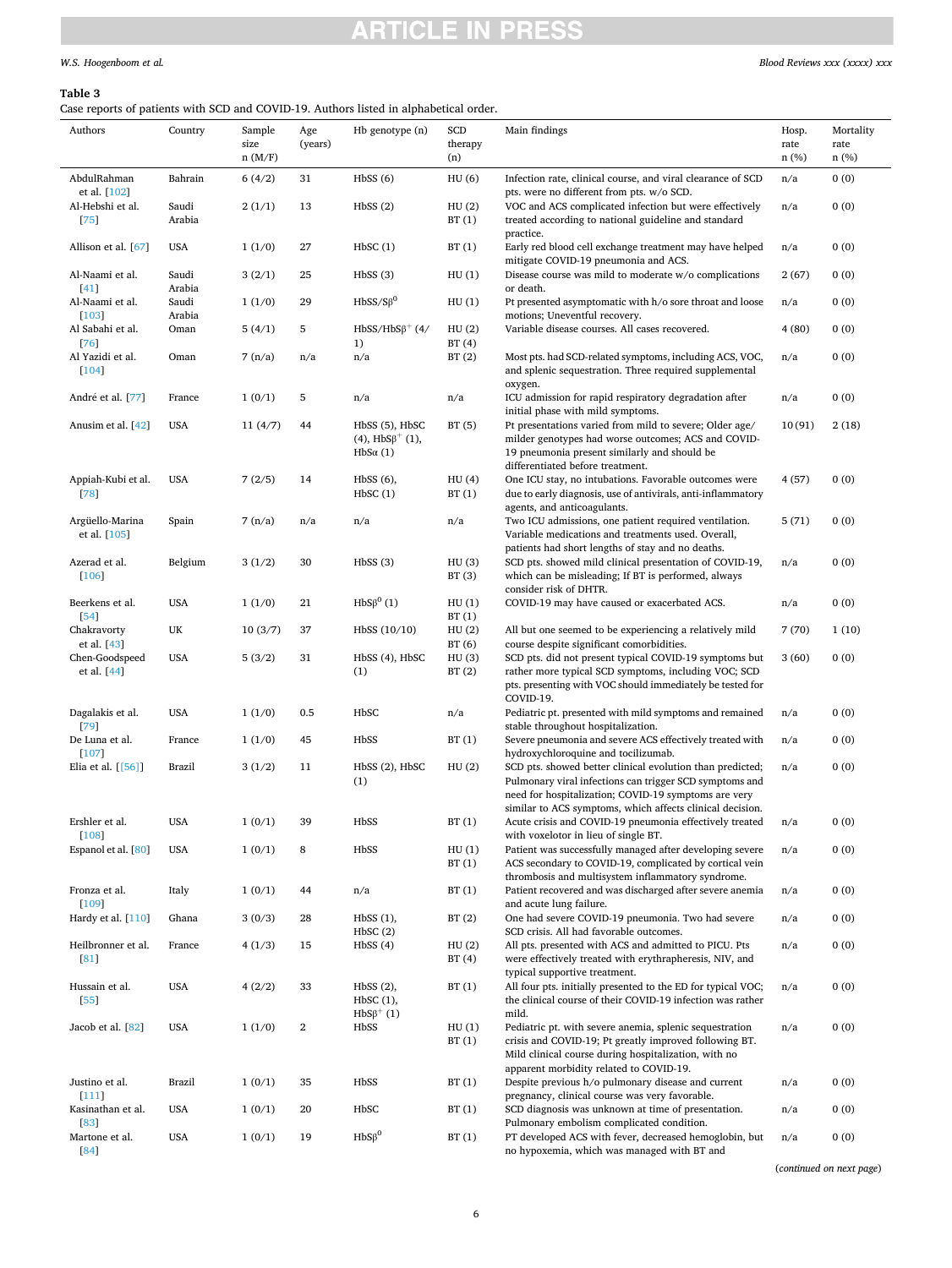# TICI E IN

### *W.S. Hoogenboom et al.*

#### *Blood Reviews xxx (xxxx) xxx*

#### **Table 3** (*continued* )

| Authors                        | Country     | Sample<br>size<br>n(M/F) | Age<br>(years) | Hb genotype (n)                          | SCD<br>therapy<br>(n) | Main findings                                                                                                                                                                                                                                                             | Hosp.<br>rate<br>n (%) | Mortality<br>rate<br>n(%) |
|--------------------------------|-------------|--------------------------|----------------|------------------------------------------|-----------------------|---------------------------------------------------------------------------------------------------------------------------------------------------------------------------------------------------------------------------------------------------------------------------|------------------------|---------------------------|
|                                |             |                          |                |                                          |                       | antibiotics. Four weeks later, pt. was re-hospitalized with<br>post-COVID-19 encephalopathy, hyperammonemia,<br>hyperinflammation, and multi organ failure. Patient<br>recovered to neurologic baseline and normal liver<br>function.                                     |                        |                           |
| McCloskey et al.<br>$[53]$     | UK          | 10(8/2)                  | 36             | HbSS or $HbS\beta^0$<br>(9),<br>HbSC(1)  | BT(5)                 | Overall, the outcome of COVID-19 infection was favorable<br>for this cohort of SCD pts., unless there were significant<br>comorbidities.                                                                                                                                  | n/a                    | 1(10)                     |
| Morrone et al.<br>$[73]$       | <b>USA</b>  | 8(4/4)                   | 16             | $HbSS(7)$ ,<br>HbS HPFH (1)              | HU(3)<br>BT(3)        | SCD pts. not admitted and did not develop ACS were on<br>HU and had lower absolute monocyte counts compared to<br>those admitted and developed ACS.                                                                                                                       | 5(63)                  | 0(0)                      |
| Nur et al. [112]               | Netherlands | 2(1/1)                   | 22             | HbSS(2)                                  | n/a                   | COVID-19 might trigger VOC w/o typical flu-like<br>symptoms; ACS developed w/o typical COVID-19<br>pulmonary complications; SCD pts. presenting with VOC<br>should be tested for COVID-19.                                                                                | n/a                    | 0(0)                      |
| Nguyen et al.<br>[113]         | <b>USA</b>  | 1(0/1)                   | 69             | HbS HPFH                                 | BT(1)                 | SCD pt. requiring ICU admission w/ intubation and<br>mechanical ventilation quickly improved following RBC<br>exchange transfusion.                                                                                                                                       | n/a                    | 0(0)                      |
| Odiévre et al.<br>[85]         | France      | 1(0/1)                   | 16             | HbSS                                     | HU(1)<br>BT(1)        | Tocilizumab proved to be an effective treatment for this<br>SCD patient with severe COVID-19 and ACS.                                                                                                                                                                     | n/a                    | 0(0)                      |
| Okar et al. $[68]$             | Oatar       | 1(1/0)                   | 22             | n/a                                      | HU(1)<br>BT(1)        | Due to similarities between ACS and COVID-19<br>pneumonia, SCD pts. should be closely monitored and<br>offered BT early in the clinical course to avoid clinical<br>deterioration.                                                                                        | n/a                    | 0(0)                      |
| Okar et al. [69]               | Qatar       | 1(1/0)                   | 48             | n/a                                      | HU(1)<br>BT(1)        | Close monitoring of SCD pts. is essential despite favorable<br>outcomes due to acute complications; BT early in the<br>disease course is beneficial against hemolysis and VOC.                                                                                            | n/a                    | 0(0)                      |
| Parodi et al. [86]             | Italy       | 2(1/1)                   | 1.2            | HbSS(2)                                  | BT(2)                 | Severe SARS-CoV-2 infection revealed a hidden condition<br>of SCD.                                                                                                                                                                                                        | n/a                    | 0(0)                      |
| Quaresima et al.<br>[87]       | Italy       | 1(0/1)                   | 18             | HbSS                                     | HU(1)<br>BT(1)        | Pt had ACS and abnormal chest CT but no resp. symptoms,<br>remained COVID-19 pos for a long time, and rare blood<br>type prohibited BT.                                                                                                                                   | n/a                    | 0(0)                      |
| Roussel et al. [88]            | France      | 1(0/1)                   | 6              | HbSS                                     | n/a                   | Cranial polyneuropathy was the first manifestation of<br>severe COVID-19 in a child and cranial nerve involvement<br>may indicate poor disease course.                                                                                                                    | n/a                    | 0(0)                      |
| Sahu et al. [45]               | <b>USA</b>  | 5(2/3)                   | 33             | HbSS(2),<br>$HbSC(2)$ ,<br>$HbS\beta(1)$ | HU(2)<br>BT(1)        | None of the pts. required intensive care or mechanical<br>ventilation with only one patient had a new oxygen<br>requirement. SCD COVID-19 pts. need multidisciplinary<br>treatment of pneumonia, VOC, ACS, with supportive care<br>for favorable outcome.                 | 4(80)                  | 0(0)                      |
| Santos de Lima<br>et al. [114] | <b>USA</b>  | 1(0/1)                   | 43             | n/a                                      | BT(1)                 | Combination of COVID-19 and SCD may increase risk of<br>posterior reversible encephalopathy syndrome and<br>contribute to higher mortality.                                                                                                                               | n/a                    | 0(0)                      |
| Teulier et al.<br>$[115]$      | France      | 1(1/0)                   | 33             | HbSS                                     | HU(1)<br>BT(1)        | SCD patient developed severe ARDS secondary to COVID-<br>19 and was successfully treated with anticoagulation and<br>extracorporeal membrane oxygenation; patient did not<br>develop pulmonary arterial hypertension, suggesting<br>different pathophysiology in SCD pts. | n/a                    | 0(0)                      |
| Walker et al. [89]             | <b>USA</b>  | 1(0/1)                   | 10             | HbSS                                     | BT(1)                 | Patient developed COVID-19 and ACS requiring red blood<br>cell exchange and remdesivir treatment.                                                                                                                                                                         | n/a                    | 0(0)                      |

*Abbreviations*: ACS, acute chest syndrome; ARDS, acute respiratory distress syndrome; BT, blood transfusion; CT, computed tomography; DHTR, delayed hemolytic transfusion reaction; h/o, history of; Hosp., hospitalization; HPFH, hereditary persistent fetal hemoglobin; HU, hydroxyurea; ICU, intensive care unit; n/a, not available, not applicable, unknown, or unspecified; pts., patients; NIV, non-invasive ventilation; PICU, pediatric intensive care unit; SCD, sickle cell disease; VOC, vasoocclusive crisis.

addition to perhaps COVID-19 triggering an acute vaso-occlusive crisis requiring hospitalization, as well as overlap in SCD and COVID-19 symptoms (i.e., the clinical picture for both ACS and COVID-19 pneumonia can be similar) [46–[48\]](#page-12-0). From the aggregated data, 64% of SCD patients presented with abnormal chest x-ray/computed tomography, 62% with pain crisis, and 42% with physician described diagnosis of ACS. ACS is a leading cause of death in SCD patients [\[49,50](#page-12-0)] and it is likely that SCD patients with COVID-19 were admitted to the hospitals as a precaution.

# *3.4. Risk of death*

Among all observational cohort studies with adult patients included in this review, there were 79 COVID-19-related fatalities among 1720 patients with SCD, which represents an overall mortality rate of 4.6%. In the same cohort studies, there were 21,986 COVID-19-related fatalities among 587,554 patients without SCD, which represents an overall mortality rate of 3.7%. Based on this data from 7 different countries (i.e., Bahrain, France, India, Oman, Turkey, UK, and USA) SCD, relative to non-SCD, is associated with an overall 1.2-fold increased risk of COVID-19-related death among adult patients. In line with this observation, one of the largest cohort studies with SCD patients to date [\[38](#page-12-0)], conducted in the UK with a non-SCD comparison group and covariate-adjusted analysis, showed that patients with SCD were 2.5-fold more likely to die from COVID-19 than patients without SCD at any time during the study (hazard ratio (HR) = 2.55, 95% CI = 1.36 to 4.75). Hazard ratio not only considers the total number of events, such as in relative risk and odds ratio estimates, but also the timing of each event [\[51](#page-12-0)]. Interestingly, Hippisley-Cox et al. [\[52](#page-12-0)] analyzed vaccinated cohorts and reported a substantially higher hazard ratio (HR  $=$  7.73) for SCD patients than Clift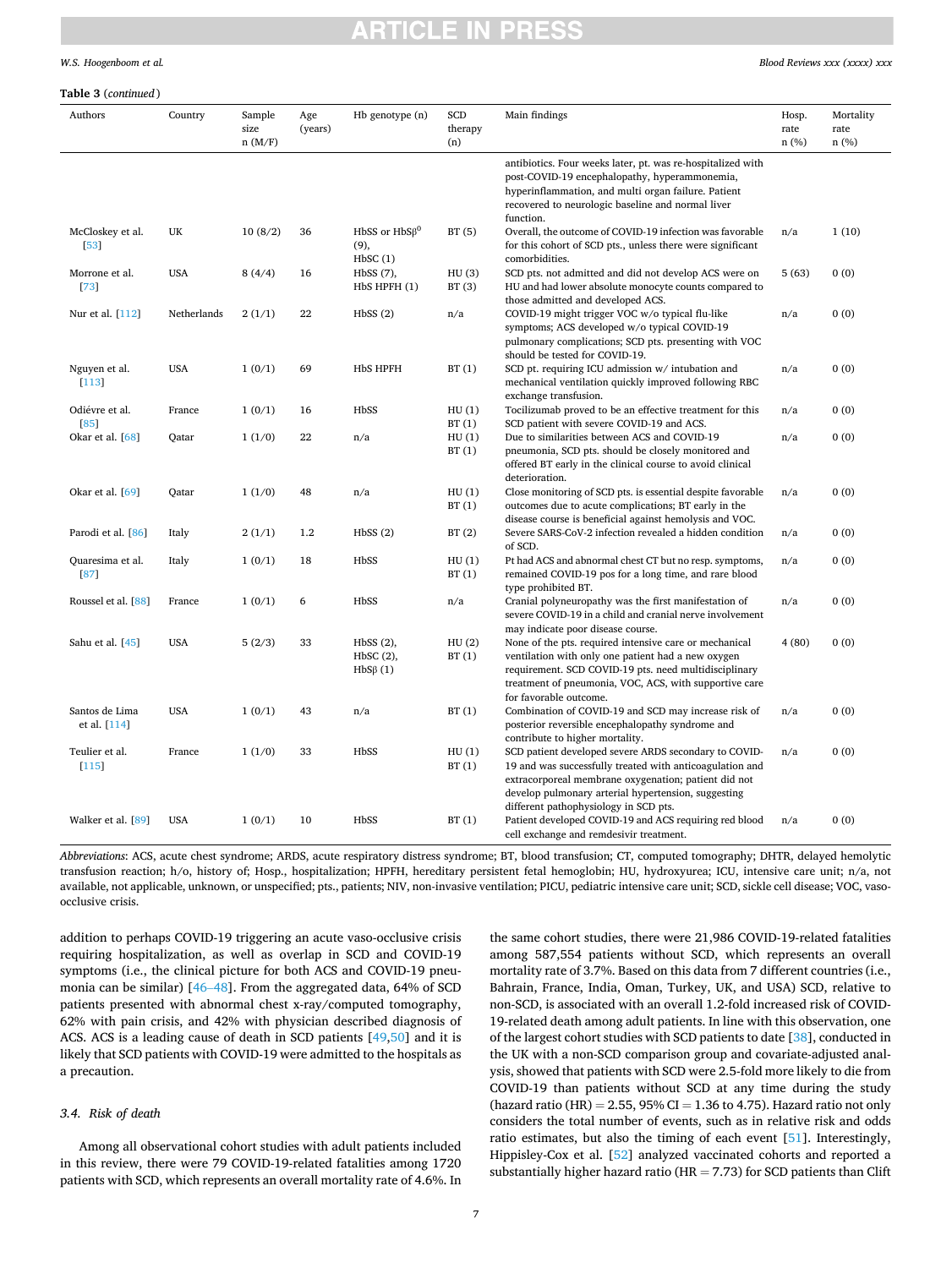#### *W.S. Hoogenboom et al.*

et al. 2021 [\[38](#page-12-0)] (HR  $= 2.55$ ) who analyzed mostly unvaccinated people in the same UK database. This may suggest that persons with SCD have a suboptimal response to COVID-19 vaccination, which warrants further investigation.

There are additional cohort studies that reported a higher risk of COVID-19 related death associated with SCD [\[30,32](#page-12-0),[36](#page-12-0),[37\]](#page-12-0), although these studies lacked proper comparison groups. It is possible that negative outcomes reported in some of these studies are associated with other factors, such as access to care, pre-existing conditions, and other risk factors unique to these study samples, rather than SCD itself [\[36](#page-12-0)]. Among case studies, nearly all studies reported favorable outcomes, regardless of disease course. In 3 case studies, there were 4 deaths (all adults) out of 121 individuals with SCD [\[42,53](#page-12-0),[43\]](#page-12-0), which represents 3.3% mortality rate.

Interestingly, SCD cohort studies utilizing controls matched for preexisting conditions reported no significant differences in COVID-19 related mortality rate between patients with or without SCD [[39,33](#page-12-0)], or between SCD patients with or without COVID-19 [\[26](#page-12-0)]. This implies that SCD patients do not have different COVID-19-related mortality rate as compared to non-SCD patients who have similar rates of comorbidities and end-organ damage. It further indicates that organ damage, caused by SCD or another condition, is a risk factor for COVID-19 related death.

Even though SCD is associated with increased risk of COVID-19 related death, it may not be as high as feared. While viral infections can trigger SCD symptoms [[50,54\]](#page-12-0), favorable COVID-19 outcomes for patients with SCD may in part be explained by the high hospitalization rate for this population, which could have contributed to timely intervention for symptomatic patients and improved survival probability. It is also possible that certain pathophysiological characteristics of SCD provide protective effects from fatal COVID-19 disease [\[55](#page-12-0)]. In line with this idea, some case studies reported that those with milder hemoglobin genotype had worse outcomes [[42,56\]](#page-12-0), although this could also be explained by a lack of hydroxyurea treatment associated with milder genotypes, which may have contributed to unfavorable outcomes. It has been recently demonstrated by proteomic analysis that neutrophils in patients with SCD present an unexpected activation of the interferon- $\alpha$ signaling pathway [[57\]](#page-13-0). Interferons have been suggested as being a potential treatment for COVID-19 due to its antiviral activities [[58,59](#page-13-0)]. The notion that SCD has some protective effect against COVID-19 should be further explored.

We conclude that based on the available empirical data in the literature, adults with SCD have an increased risk of death and a different temporal progression of death or survivorship curves following COVID-19 diagnosis as compared to adults without SCD, unless compared to controls with similar comorbidities and end-organ damage. The effects of demographic, clinical, and socioeconomic variables on risk estimates of critical illness and death are further discussed in section '*3.5 Risk factors.*' Of important note, although some studies have reported favorable short-term outcomes among COVID-19 patients with SCD, the long-term effects of SARS-CoV-2 infection are unknown. Patients with COVID-19 and SCD may experience lingering symptoms and long-term health problems that differ from the general population. Therefore, long term follow-up studies of these individuals are warranted. Furthermore, there is limited data on less severe and other types of COVID-19-related outcomes among SCD patients. One cohort study reported that persons with SCD experience more COVID-19-related pneumonia and pain than individuals without SCD [[33\]](#page-12-0).

### *3.5. Risk factors*

Observational cohort studies [\[27,29](#page-12-0),[32,36\]](#page-12-0) and case reports [\[43,53](#page-12-0)] suggest that advanced age, preexisting conditions, and male sex are risk factors for unfavorable COVID-19 outcomes in patients with SCD, similar to the reported risk factors in the general population  $[60,61]$  $[60,61]$  $[60,61]$ . Furthermore, because of marked differences in disease severity between

different sickle genotypes, COVID-19 outcomes may vary between sickle cell patients. Interestingly, various studies observed that genotypes associated with milder SCD (i.e., HbSC, HbSE,  $HbS\beta^{+}$ ) had no different or worse outcomes than genotypes associated with more severe SCD (i. e., HbSS, HbS $\beta^0$ ) [\[27,30](#page-12-0),[32,42,56](#page-12-0)]. We speculate that sickle cell anemiaspecific therapies or pathophysiology, such as activation of the interferon-α signaling pathway as discussed earlier in this work, may provide a protective effect against COVID-19, but the reasons for this observation are unknown and require further investigation. It is known, however, that SCD symptoms could complicate the COVID-19 disease course. For example, Mucalo et al. [[29\]](#page-12-0) reported that adults with a history of pain are at higher risk of worse disease severity. Another major concern unique to patients with SCD is pulmonary thrombosis, which is prevalent in both SCD [\[62](#page-13-0)] and COVID-19 [\[63](#page-13-0)]. Therefore, having both conditions could conceivably result in even higher risk of severe disease. Persons with SCD would benefit from individual risk assessment for poor COVID-19 outcomes although a history of SCD complications does not necessarily lead to unfavorable outcomes. For example, Anusim et al. [\[42](#page-12-0)] reported that prior sickle cell complications such as avascular necrosis of the joints, hypersplenism requiring splenectomy, and cerebrovascular accident did not associated to the outcome of patients with COVID-19.

# *3.6. SCD-modifying therapy*

Several authors have speculated on the potential beneficial effects of SCD directed therapies against COVID-19 disease. Simple or exchange blood transfusion was the primary therapy reported by observational cohort studies [\[26](#page-12-0)–32[,35](#page-12-0)–37[,40](#page-12-0),[64](#page-13-0)–66]. Among case studies, 47% of SCD patients (60 out of 129 individuals) received regularly scheduled chronic transfusion prior to COVID-19 diagnosis and/or received transfusion during COVID-19 disease course. Several reports suggest that early red blood cell exchange is successful in the treatment of severe COVID-19 pneumonia [\[35,54](#page-12-0),[55,](#page-12-0)[67\]](#page-13-0), severe hemolysis and vasoocclusive crisis [[68\]](#page-13-0), and might prevent patients with SCD from experiencing further clinical deterioration [\[69](#page-13-0)] and intubation [\[67](#page-13-0)].

Hydroxyurea treatment is another common therapy for SCD [[27,29,31](#page-12-0),[35](#page-12-0)–37,[40,](#page-12-0)[70\]](#page-13-0) and was received by 32% of SCD patients (41 out of 129 individuals) in case studies. The beneficial effects of hydroxyurea treatment on SCD-related morbidity and mortality are well known [\[71](#page-13-0),[72\]](#page-13-0). Minniti et al. [[36\]](#page-12-0) reported that all deaths occurred in patients not on hydroxyurea or other SCD-modifying therapies. Morrone et al. [\[73](#page-13-0)] reported that patients on hydroxyurea did not develop ACS. Mucalo et al. [\[29](#page-12-0)] though found that hydroxyurea had no effect on hospitalization or COVID-19 disease severity. Interestingly, of the 4 reported case-study deaths, 3 did not receive transfusion or hydroxyurea treatment, and one patient did not have data on transfusion or hydroxyurea treatment. Prospective studies are needed to further examine the effects of SCD-modifying therapies on COVID-19 outcomes.

# *3.7. Pediatric patients with SCD*

In the general population, children are less likely to experience severe COVID-19 outcomes as compared to adults [[74\]](#page-13-0), but only few studies [[29](#page-12-0),[70\]](#page-13-0) have examined children with SCD and SARS-CoV-2 infection in sufficiently large cohorts from which valid inferences can be drawn, as the vast majority of studies were case reports with less than 10 patients [[56,](#page-12-0)[65,66,73](#page-13-0),[75-89](#page-13-0)].

In one of the largest pediatric studies to date, Mucalo et al. [\[29](#page-12-0)] analyzed 364 US children with SCD and SARS-CoV-2 infection (median age 11 years, 72% Hb-SS/HbS-beta<sup>0</sup> thalassemia, 56% on hydroxyurea treatment) and found most children to be asymptomatic (25.5%) or to experience mild to moderate symptoms (65.6%) although some had more severe or critical symptoms (8.2%). Furthermore, the sample was associated with 40% hospitalization rate, 5.8% ICU admission, 1.1% ventilator use, and 1 death (0.3%). Risk factors for worse COVID-19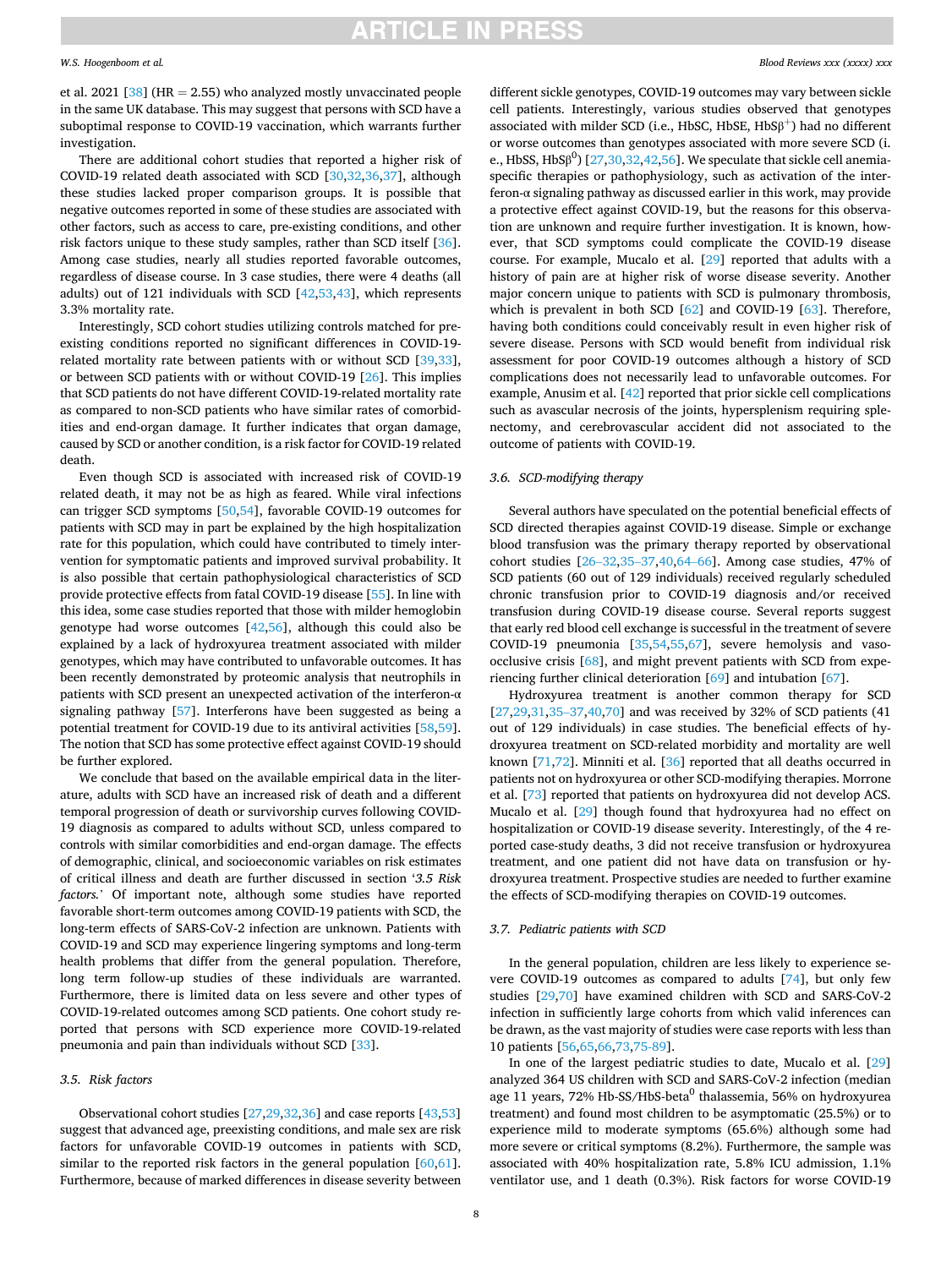### *W.S. Hoogenboom et al.*

outcomes were history of pain, and renal and heart/lung comorbidities. No effects of hydroxyurea on hospitalization or COVID-19 severity were observed. These findings were mostly in accordance with a smaller French cohort study by Brousse and colleagues [\[70](#page-13-0)] who analyzed 39 children with SCD and SARS-CoV-2 infection (median age 12 years, 90% Hb-SS, 64% on hydroxyurea treatment) and found that none had displayed symptoms except one who was hospitalized for mild vasoocclusive symptoms with a favorable outcome. It was hypothesized that activation of the type I Interferon (IFN-I) pathway may have contributed to partial protection from SARS-CoV-2 severe illness and death seen in their pediatric sample. Among the smaller pediatric studies [[56](#page-12-0)[,65,66](#page-13-0),[73,](#page-13-0)75–[89\]](#page-13-0) that reported on a combined 42 children with SCD, there was 1 (2.4%) patient with a history of prior pulmonary and cardiac complications who died from COVID-19 disease.

While the literature suggests that most children with SCD who become infected with SARS-CoV-2 have mild disease and low risk of death, children with SCD, especially those with SCD-related comorbidities [\[29](#page-12-0)[,65,66](#page-13-0),[90\]](#page-13-0), are more likely to be hospitalized and require escalated care than children without SCD of the same age [\[91](#page-13-0)]. However, compared to adults with SCD [\[29](#page-12-0)] and adults without SCD [\[38](#page-12-0)], children with SCD are less likely to experience COVID-19-related severe illness and death. There was not sufficient data to review children with SCT and COVID-19. Multicenter studies with larger sample size are

needed to confirm these preliminary findings.

### **4. Patients with COVID-19 and sickle cell trait**

Table 4 summarizes the study parameters and main findings of 7 observational cohort studies [[28,33,38,39](#page-12-0),92–[94\]](#page-13-0) and 4 case studies [[75,90,95](#page-13-0),[96\]](#page-13-0) reporting on a total of 1937 individuals with SCT and COVID-19.

### *4.1. Sample characteristics*

There were 1937 persons with SCT and SARS-CoV-2 infection analyzed by all studies combined and included in this review [\(Table 1](#page-4-0)). The SCT cohort had a median age of 54 years (interquartile range  $= 40$ to 61 years) and was 54% female. A relatively large proportion of patients had hypertension (42%), followed by asthma/COPD (30%) and diabetes (23%), which may represent an age-related effect. Patients presented with 96% oxygen saturation, 100.3F temperature, and a BMI of 32. All laboratory values where within normal range, except for lactate dehydrogenase, c-reactive protein, and D-dimer which were above normal range possibly due to systemic inflammation and coagulation dysfunction associated with more severe COVID-19 [\[97](#page-13-0),[98\]](#page-13-0). Of note, aggregated data, including laboratory values, should be

**Table 4** 

|  |  |  |  |  |  | Study characteristics and main findings of reports on individuals with SCT and COVID-19. Authors listed in alphabetical order. |
|--|--|--|--|--|--|--------------------------------------------------------------------------------------------------------------------------------|
|--|--|--|--|--|--|--------------------------------------------------------------------------------------------------------------------------------|

| Authors                      | Country         | Study          | Sample               | Age<br>(years) | Control group                                          | Main findings                                                                                                                                                    | SCT                   |                             | Non-SCT               |                        |
|------------------------------|-----------------|----------------|----------------------|----------------|--------------------------------------------------------|------------------------------------------------------------------------------------------------------------------------------------------------------------------|-----------------------|-----------------------------|-----------------------|------------------------|
|                              |                 | type           | size<br>n(M/F)       |                |                                                        |                                                                                                                                                                  | Hosp.<br>rate<br>n(%) | Mort.<br>rate<br>n(%)       | Hosp.<br>rate<br>n(%) | Mort.<br>rate<br>n (%) |
| Al-Hebshi et al.<br>[75]     | Saudi<br>Arabia | Case<br>report | 1(0/1)               | 50             | None                                                   | No significant symptoms, except for<br>headache and fatigue prior to testing.<br>Normal labs and chest X-ray.                                                    | 0(0)                  | 0(0)                        | n/a                   | n/a                    |
| Balanchivadze<br>et al. [28] | <b>USA</b>      | Case<br>report | 18(3/<br>15)         | 58             | None                                                   | SCT pts. generally had mild disease<br>course with lower chances of intubation,<br>ICU admission, and death.                                                     | 11<br>(61)            | 1(6)                        | n/a                   | n/a                    |
| Clift et al. [38]            | UK              | Obs.           | 1346 (n/<br>a)       | n/a            | COVID-19 w/o<br><b>SCT</b>                             | SCT pts. had 1.4-fold and 1.5-fold<br>increased risk of hospitalization and<br>death due to COVID-19, respectively.                                              | 98<br>(7.3)           | 50<br>(3.7)                 | 23,561<br>(4.4)       | 19,008<br>(3.5)        |
| Hoogenboom<br>et al. [39]    | <b>USA</b>      | Obs.           | 62(13/<br>49)        | 47             | Matched and<br>unmatched<br>COVID-19 w/o<br><b>SCT</b> | SCT pts. did not differ from (un)matched<br>controls in laboratory values or<br>outcomes.                                                                        | 31<br>(50)            | $7\overline{ }$<br>$(23)^1$ | n/a                   | $20(18)^1$             |
| Merz et al. [93]             | <b>USA</b>      | Obs.           | 20(11/<br>9)         | 66             | COVID-19 w/o<br><b>SCT</b>                             | SCT did not impact respiratory, renal, or<br>circulatory complications or mortality in<br>COVID-19 pts. when compared to non-<br>SCT pts.                        | n/a                   | 3<br>$(15)^1$               | n/a                   | $19(13)^1$             |
| Quaresima et al.<br>[87]     | Italy           | Obs.           | 2(1/1)               | 51             | None                                                   | Prolonged positivity for SARS-CoV-2, but<br>mostly asymptomatic to mild disease<br>course.                                                                       | 0(0)                  | 0(0)                        | n/a                   | n/a                    |
| Resurreccion<br>et al. [92]  | UK              | Case<br>report | 14(6/8)              | 64             | COVID-19 w/o<br><b>SCT</b>                             | Black SCT pts. had similar infection rates,<br>but higher mortality compared to Black<br>pts. w/o SCT. Diabetes was a risk factor<br>for COVID-19 related death. | n/a                   | 4(29)                       | n/a                   | 21 (13)                |
| Sheha et al. [95]            | Egypt           | Obs.           | 1(0/1)               | 22             | None                                                   | First case of SCD diagnosed due to<br>concurrent COVID-19. <sup>2</sup>                                                                                          | n/a                   | 0(0)                        | n/a                   | n/a                    |
| Singh et al. [<br>$[33]$     | <b>USA</b>      | Case<br>report | 449<br>(237/<br>212) | 37.7           | Matched COVID-<br>19 pts. $w/o$ SCT                    | Black pts. with SCT did not differ in<br>COVID-19 disease course or outcomes<br>compared to Black pts. w/o SCT.                                                  | 79<br>(18)            | 10<br>(2.2)                 | n/a                   | n/a                    |
| Tafti et al. [96]            | <b>USA</b>      | Obs.           | 1(1/0)               | 33             | None                                                   | Pt developed rhabdomyolysis,<br>myonecrosis, and an abscess, all of which<br>were exacerbated by COVID-19 / SCT.                                                 | n/a                   | 0(0)                        | n/a                   | n/a                    |
| Waghmere et al.<br>[94]      | India           | Obs.           | 24(0/<br>24)         | n/a            | Pregnant COVID-<br>19 w/o SCT                          | Pregnant women with SCT have<br>increased risk of pregnancy<br>complications in comparison to pregnant<br>women w/o SCT.                                         | n/a                   | $\mathbf{1}$<br>$(4.2)^1$   | n/a                   | 11<br>$(0.7)^1$        |

*Abbreviations:* ACS, acute chest syndrome; AKI, acute kidney injury; ALI, acute liver injury; ARDS, acute respiratory distress syndrome; CT, computed tomography; ED, emergency department; Hosp., hospitalization; ICU, intensive care unit; IMV, invasive mechanical ventilation; LOS, length of stay; n/a, not available, not applicable, unknown, or not specified; Mort., mortality; pts., patients; Obs., observational cohort study; SCD, sickle cell disease; SCT, sickle cell trait; w/o, without.<br><sup>1</sup> In-hospital. <br><sup>2</sup> Patient tested positive for SCT but was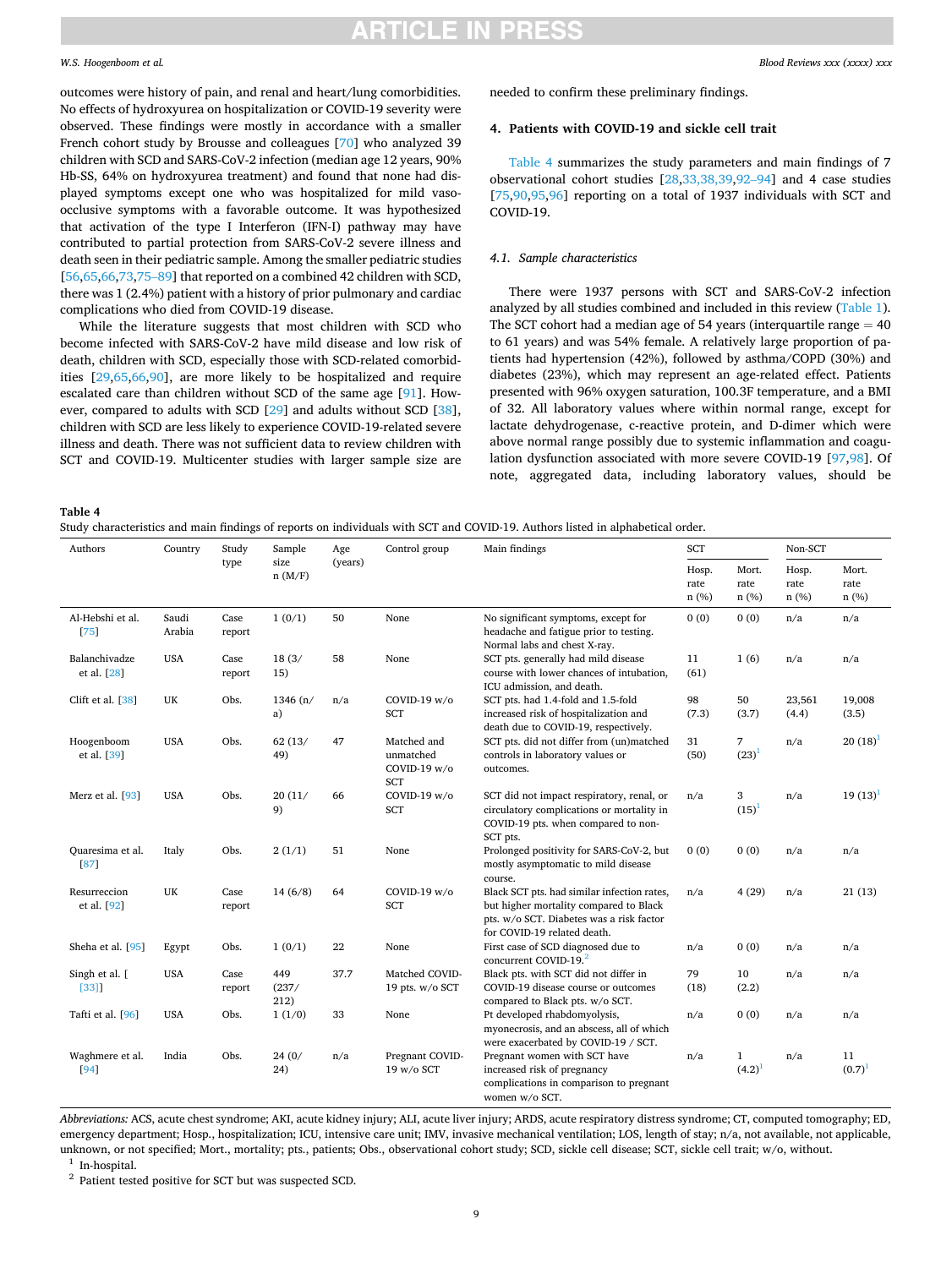### *W.S. Hoogenboom et al.*

# interpreted with caution due to small sample sizes.

# *4.2. Clinical course*

Most studies [[28,39,33](#page-12-0)[,75](#page-13-0),[87,93\]](#page-13-0) reported mild COVID-19 disease course for individuals with SCT similar to individuals without SCT, and only very few SCT patients required escalated care (i.e., intensive care, intubation, need for mechanical ventilation) or developed severe disease complications. However, pregnant women with SCT may experience increased risk of pregnancy complications (e.g., gestational hypertension, intrauterine growth restriction) and more COVID-19-related symptoms in comparison to pregnant women without SCT [\[94](#page-13-0)]. Among case studies, only 2 patients with SCT reportedly had more severe disease course. In one case, the patient was not known to have SCT prior to hospitalization for COVID-19 and may have had disease phenotype masked by the transfusions [[95\]](#page-13-0). The second SCT case had rhabdomyolysis after significant exertion due to exercise [\[96](#page-13-0)]. Some studies did not collect or analyze any clinical course data from its cohort [[38](#page-12-0)[,92](#page-13-0)].

# *4.3. Hospitalization trends*

Hospitalization rates for patients with SCT and COVID-19 varied greatly between studies from 17.6% [\[33](#page-12-0)] to 61.1% [[28\]](#page-12-0), while 1 study did not report it for their cohort [\[92](#page-13-0)]. In a large UK cohort, SCT was associated with a 1.4-fold increased risk of hospitalization compared to the general population adjusted for age, sex, and ethnicity [\[38](#page-12-0)]. Variation in reported hospitalization rates is likely due to differences in cohort characteristics as studies with higher hospitalization rates included significantly older patients with SCT who had many comorbidities [[28,39](#page-12-0)], which can be viewed as additional risk factors for hospitalization. In fact, studies with comorbidities-matched controls showed no differences in COVID-19-related hospitalization for those with SCT compared to those without SCT [[39,33\]](#page-12-0), which implies that comorbidities and not SCT perse are associated with an increased risk of admissions.

## *4.4. Mortality rate*

Similar to hospitalization rates, the reported COVID-19-related mortality rates for persons with SCT vary greatly between studies from 2.2%  $\left[33\right]$  to 28.6%  $\left[92\right]$  $\left[92\right]$  $\left[92\right]$ . In one of the largest studies with SCT patients to date, persons with SCT were found to have a 1.5-fold increased risk of death due to COVID-19, similar to SCD albeit to a lesser extend [[38\]](#page-12-0). Another study confirmed these findings [\[92](#page-13-0)], but only in a small sample without demographic-matched controls. There are also large cohort studies that have shown no difference in mortality rates between individuals with or without SCT and COVID-19 [[39,33](#page-12-0)[,93](#page-13-0)]. Differences in matching criteria, especially related to comorbidity-matching, may explain some of the discrepancies observed in reported mortality rates between studies. No studies analyzed risk factors for mortality except for one [\[92](#page-13-0)], which found preexisting diabetes to increase risk of death in SCT patients. Unique factors that lead to severe disease and death among SCT patients, such as comorbidity burden or genetic predisposition, are unknown and require further investigation.

### **5. Summary and conclusions**

This comprehensive review summarizes the clinical characteristics and COVID-19-related outcomes of patients with SCD and SCT from the published literature to date. While most studies reported mild to moderate COVID-19-related disease course in this patient population, the literature suggests that SCD is associated with an increased risk of hospitalization and death from COVID-19, unless compared to controls with similar comorbidities and end-organ damage. Advanced age, preexisting

conditions, and male sex are risk factors for unfavorable COVID-19 outcomes in patients with SCD, similar to the reported risk factors in the general population. There is some evidence that SCD-modifying therapies such as transfusion and hydroxyurea may be associated with better COVID-19 outcomes, but prospective studies are needed for confirmation. There is some evidence that persons with SCT have increased risk of COVID-19-related hospitalization and death although more studies with risk-stratification and properly matched controls are needed to confirm these findings.

### **6. Future perspectives**

Based on this review of the current literature, there are various suggested future directions to move the field forward and improve our understanding of COVID-19 outcomes among patients with SCD and SCT. First, an important focus area for future studies should include multi-center collaboration to generate larger cohorts, which will generate more definite evidence related to COVID-19 outcomes among patients with SCD/SCT. Currently, two-thirds of published COVID-19 studies with SCD/SCT patients are case reports. While case reports provide important and detailed information at the patient level, often detecting novelties and generating hypotheses, the lack of generalizability, danger of over-interpretation, and publication bias are major limitations of the case report genre [[99\]](#page-13-0). For this reason, population level inferences should be based on larger controlled experimental studies. Second, into what extend hemoglobin genotype or sickle cell therapy impact COVID-19 infection is largely unknown. Because of marked differences in disease severity between different hemoglobin genotypes, COVID-19 outcomes may vary between sickle cell patients, which requires further investigation. Third, future studies should include case-matched controls that account for the unique sample characteristics of SCD and SCT populations. Patients with SCD and SCT often have unique underlying conditions that could make them more vulnerable to poor COVID-19 outcomes. Fourth, while most studies have reported favorable short-term outcomes among COVID-19 patients with SCD and SCT, especially related to severe illness and death, the longterm effects of SARS-CoV-2 infection are unknown. It is possible that SCD patients with prior SARS-CoV-2 infection experience more lingering symptoms and long-term health problems compared to survivors of COVID-19 disease in the general population. Therefore, long term follow-up studies with longitudinal assessment of post-COVID-19 symptoms are warranted.

Practice points

- Patients with SCD infected with SARS-CoV-2 should be followed very closely as they often have underlying conditions that could make them more vulnerable to poor COVID-19 outcomes.
- A low threshold for admission of SCD patients is common as SARS-CoV-2 infection could trigger acute vaso-occlusive crisis requiring hospitalization and due to overlap of SCD and COVID-19 symptoms (e.g., the clinical picture for both ACS and COVID-19 pneumonia can be similar).
- Transfusion and hydroxyurea treatment have demonstrated benefit in treating SCD-related morbidity and mortality. The role of SCDdirected therapies in COVID-19 appears to be associated with favorable outcomes and is under active investigation.
- While most SCD patients only experience mild to moderate COVID-19 symptoms, similar to the general population, SCD is associated with an increased risk of COVID-19-related hospitalization and death, which indicates that serious illness and death still occurs especially among vulnerable individuals in this patient group.
- Most COVID-19 patients with SCT appear not different from the general population with COVID-19 in terms of admission laboratory values, clinical course, hospitalization trends, and mortality, but additional studies are needed to confirm these findings.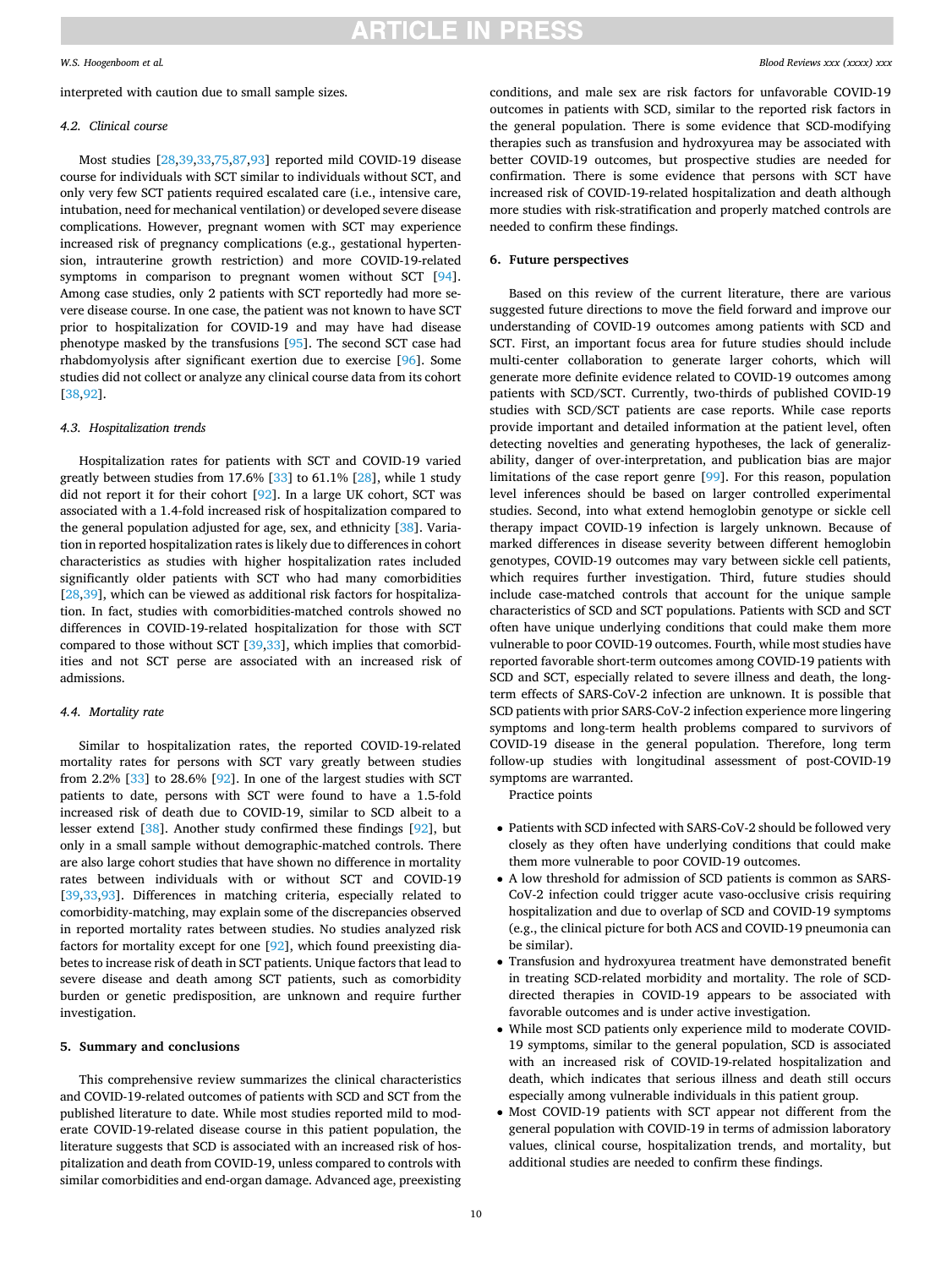# *Blood Reviews xxx (xxxx) xxx*

#### <span id="page-12-0"></span>*W.S. Hoogenboom et al.*

# Research agenda

- Larger, multisite, randomized studies are needed to generate more definite evidence related to COVID-19 outcomes among patients with SCD/SCT.
- Because of marked differences in disease severity between different hemoglobin genotypes, COVID-19 outcomes may vary between sickle cell patients, which requires further investigation.
- Inclusion of properly matched controls is important to account for the unique sample characteristics of SCD and SCT populations.
- Long term follow-up studies of patients with SCD/SCT are needed as the long-term effects of COVID-19 may affect these patients differently as compared to the general population.

### **Author contributions**

All authors (WSH, TTA, DMM, NB, VD, WBM, KBM, DM, and TD) made substantial contributions to all of the following: (1) the conception and design of the study, acquisition of the data, and analysis and interpretation of the data, (2) drafting the article or revising it critically for important intellectual content, (3) review and approval of the final manuscript submitted.

### **Funding**

This research did not receive any specific grant from funding agencies in the public, commercial, or not-for-profit sectors.

### **Declaration of competing interest**

The authors report no competing interests.

#### **References**

- [1] [Wang D, et al. Clinical characteristics of 138 hospitalized patients with 2019](http://refhub.elsevier.com/S0268-960X(21)00117-X/rf0005) [novel coronavirus-infected pneumonia in Wuhan, China. JAMA 2020;323\(11\):](http://refhub.elsevier.com/S0268-960X(21)00117-X/rf0005)  [1061](http://refhub.elsevier.com/S0268-960X(21)00117-X/rf0005)–9.
- [2] [Chen T, et al. Clinical characteristics of 113 deceased patients with coronavirus](http://refhub.elsevier.com/S0268-960X(21)00117-X/rf0010) [disease 2019: retrospective study. BMJ 2020;368:m1091](http://refhub.elsevier.com/S0268-960X(21)00117-X/rf0010).
- [3] [Jordan RE, Adab P, Cheng KK. Covid-19: risk factors for severe disease and death.](http://refhub.elsevier.com/S0268-960X(21)00117-X/rf0015)  [BMJ 2020;368:m1198.](http://refhub.elsevier.com/S0268-960X(21)00117-X/rf0015)
- [4] [Del Rio C, Collins LF, Malani P. Long-term health consequences of COVID-19.](http://refhub.elsevier.com/S0268-960X(21)00117-X/rf0020)  [JAMA 2020;324\(17\):1723](http://refhub.elsevier.com/S0268-960X(21)00117-X/rf0020)–4.
- [5] [Pleasants S. Epidemiology: a moving target. Nature 2014;515\(7526\):S2](http://refhub.elsevier.com/S0268-960X(21)00117-X/rf0025)–3.
- [6] [Rees DC, Williams TN, Gladwin MT. Sickle-cell disease. Lancet 2010;376\(9757\):](http://refhub.elsevier.com/S0268-960X(21)00117-X/rf0030)  [2018](http://refhub.elsevier.com/S0268-960X(21)00117-X/rf0030)–31.
- [7] [Tanabe P, et al. CE: understanding the complications of sickle cell disease. Am J](http://refhub.elsevier.com/S0268-960X(21)00117-X/rf0035)  [Nurs 2019;119\(6\):26](http://refhub.elsevier.com/S0268-960X(21)00117-X/rf0035)–35.
- [8] [Hassell KL. Population estimates of sickle cell disease in the U.S. Am J Prev Med](http://refhub.elsevier.com/S0268-960X(21)00117-X/rf0040)  [2010;38\(4 Suppl\):S512](http://refhub.elsevier.com/S0268-960X(21)00117-X/rf0040)–21.
- [9] [Naik RP, et al. Clinical outcomes associated with sickle cell trait: a systematic](http://refhub.elsevier.com/S0268-960X(21)00117-X/rf0045) [review. Ann Intern Med 2018;169\(9\):619](http://refhub.elsevier.com/S0268-960X(21)00117-X/rf0045)–27.
- [10] [Tsaras G, et al. Complications associated with sickle cell trait: a brief narrative](http://refhub.elsevier.com/S0268-960X(21)00117-X/rf0050) [review. Am J Med 2009;122\(6\):507](http://refhub.elsevier.com/S0268-960X(21)00117-X/rf0050)–12.
- [11] [Gibson JS, Rees DC. How benign is sickle cell trait? EBioMedicine 2016;11:21](http://refhub.elsevier.com/S0268-960X(21)00117-X/rf0055)–2.
- [12] [Ojodu J, et al. Incidence of sickle cell trait–United States, 2010. MMWR Morb](http://refhub.elsevier.com/S0268-960X(21)00117-X/rf0060) [Mortal Wkly Rep 2014;63\(49\):1155](http://refhub.elsevier.com/S0268-960X(21)00117-X/rf0060)–8.
- [13] [Parra-Bracamonte GM, Lopez-Villalobos N, Parra-Bracamonte FE. Clinical](http://refhub.elsevier.com/S0268-960X(21)00117-X/rf0065)  [characteristics and risk factors for mortality of patients with COVID-19 in a large](http://refhub.elsevier.com/S0268-960X(21)00117-X/rf0065)  [data set from Mexico. Ann Epidemiol 2020;52:93](http://refhub.elsevier.com/S0268-960X(21)00117-X/rf0065)–98 e2.
- [14] [Tao Z, et al. Anemia is associated with severe illness in COVID-19: a retrospective](http://refhub.elsevier.com/S0268-960X(21)00117-X/rf0070)  [cohort study. J Med Virol 2021;93\(3\):1478](http://refhub.elsevier.com/S0268-960X(21)00117-X/rf0070)–88.
- [15] [Evans PC, et al. Endothelial dysfunction in COVID-19: a position paper of the ESC](http://refhub.elsevier.com/S0268-960X(21)00117-X/rf0075)  [working group for atherosclerosis and vascular biology, and the ESC council of](http://refhub.elsevier.com/S0268-960X(21)00117-X/rf0075) [basic cardiovascular science. Cardiovasc Res 2020;116\(14\):2177](http://refhub.elsevier.com/S0268-960X(21)00117-X/rf0075)–84.
- [16] [Kichloo A, et al. COVID-19 and hypercoagulability: a review. Clin Appl Thromb](http://refhub.elsevier.com/S0268-960X(21)00117-X/rf0080) [Hemost 2020;26. p. 1076029620962853.](http://refhub.elsevier.com/S0268-960X(21)00117-X/rf0080)
- [17] [Page MJ, et al. The PRISMA 2020 statement: an updated guideline for reporting](http://refhub.elsevier.com/S0268-960X(21)00117-X/rf0085)  [systematic reviews. BMJ 2021;372:n71](http://refhub.elsevier.com/S0268-960X(21)00117-X/rf0085).
- [18] Payne AB, et al. Trends in sickle cell disease-related mortality in the United [States, 1979 to 2017. Ann Emerg Med 2020;76\(3S\):S28](http://refhub.elsevier.com/S0268-960X(21)00117-X/rf0090)–36.
- [19] [Woolf SH, Schoomaker H. Life expectancy and mortality rates in the United](http://refhub.elsevier.com/S0268-960X(21)00117-X/rf0095)  [States, 1959-2017. JAMA 2019;322\(20\):1996](http://refhub.elsevier.com/S0268-960X(21)00117-X/rf0095)–2016.
- [20] [Gordeuk VR, Castro OL, Machado RF. Pathophysiology and treatment of](http://refhub.elsevier.com/S0268-960X(21)00117-X/rf0100)  [pulmonary hypertension in sickle cell disease. Blood 2016;127\(7\):820](http://refhub.elsevier.com/S0268-960X(21)00117-X/rf0100)–8.
- [21] [Gladwin MT, Vichinsky E. Pulmonary complications of sickle cell disease. N Engl](http://refhub.elsevier.com/S0268-960X(21)00117-X/rf0105)  [J Med 2008;359\(21\):2254](http://refhub.elsevier.com/S0268-960X(21)00117-X/rf0105)–65.
- [22] [Rees DC, Gibson JS. Biomarkers in sickle cell disease. Br J Haematol 2012;156\(4\):](http://refhub.elsevier.com/S0268-960X(21)00117-X/rf0110)  [433](http://refhub.elsevier.com/S0268-960X(21)00117-X/rf0110)–45.
- [23] [Wiersinga WJ, et al. Pathophysiology, transmission, diagnosis, and treatment of](http://refhub.elsevier.com/S0268-960X(21)00117-X/rf0115)  [coronavirus disease 2019 \(COVID-19\): a review. JAMA 2020;324\(8\):782](http://refhub.elsevier.com/S0268-960X(21)00117-X/rf0115)–93.
- Kato GJ, et al. Lactate dehydrogenase as a biomarker of hemolysis-associated [nitric oxide resistance, priapism, leg ulceration, pulmonary hypertension, and](http://refhub.elsevier.com/S0268-960X(21)00117-X/rf0120)  [death in patients with sickle cell disease. Blood 2006;107\(6\):2279](http://refhub.elsevier.com/S0268-960X(21)00117-X/rf0120)–85.
- [25] [AbdulRahman A, et al. Is sickle cell disease a risk factor for severe COVID-19](http://refhub.elsevier.com/S0268-960X(21)00117-X/rf0125) [outcomes in hospitalized patients? A multicenter nationalretrospective cohort](http://refhub.elsevier.com/S0268-960X(21)00117-X/rf0125)  [study. eJHaem 2021:1](http://refhub.elsevier.com/S0268-960X(21)00117-X/rf0125)–8.
- [26] [Alkindi S, et al. Impact of the coronavirus 2019 \(COVID-19\) on vasooclusive crisis](http://refhub.elsevier.com/S0268-960X(21)00117-X/rf0130)  [in patients with sickle cell anaemia. Int J Infect Dis 2021;106:128](http://refhub.elsevier.com/S0268-960X(21)00117-X/rf0130)–33.
- [27] [Arlet JB, et al. Prognosis of patients with sickle cell disease and COVID-19: a](http://refhub.elsevier.com/S0268-960X(21)00117-X/rf0135) [French experience. Lancet Haematol 2020;7\(9\):e632](http://refhub.elsevier.com/S0268-960X(21)00117-X/rf0135)–4.
- [28] Balanchivadze N, et al. Impact of COVID-19 infection on 24 patients with sickle [cell disease. One center urban experience, Detroit, MI, USA. Hemoglobin 2020;44](http://refhub.elsevier.com/S0268-960X(21)00117-X/rf0140)  [\(4\):284](http://refhub.elsevier.com/S0268-960X(21)00117-X/rf0140)–9.
- [29] [Mucalo L, et al. Comorbidities are risk factors for hospitalization and serious](http://refhub.elsevier.com/S0268-960X(21)00117-X/rf0145) [COVID-19 illness in children and adults with sickle cell disease. Blood Adv 2021;5](http://refhub.elsevier.com/S0268-960X(21)00117-X/rf0145)  [\(13\):2717](http://refhub.elsevier.com/S0268-960X(21)00117-X/rf0145)–24.
- [30] [Panepinto JA, et al. Coronavirus disease among persons with sickle cell disease,](http://refhub.elsevier.com/S0268-960X(21)00117-X/rf0150) [United States, march 20-may 21, 2020. Emerg Infect Dis 2020;26\(10\):2473](http://refhub.elsevier.com/S0268-960X(21)00117-X/rf0150)–6.
- [31] [Ramachandran P, et al. Low morbidity and mortality with COVID-19 in sickle cell](http://refhub.elsevier.com/S0268-960X(21)00117-X/rf0155)  [disease: a single center experience. eJHaem 2020;1\(2\):608](http://refhub.elsevier.com/S0268-960X(21)00117-X/rf0155)–14.
- [32] [Telfer P, et al. Real-time national survey of COVID-19 in hemoglobinopathy and](http://refhub.elsevier.com/S0268-960X(21)00117-X/rf0160)  [rare inherited anemia patients. Haematologica 2020;105\(11\):2651](http://refhub.elsevier.com/S0268-960X(21)00117-X/rf0160)–4.
- [33] Singh A, Brandow AM, Panepinto JA. COVID-19 in individuals with sickle cell [disease/trait compared with other black individuals. Blood Adv 2021;5\(7\):](http://refhub.elsevier.com/S0268-960X(21)00117-X/rf0165) [1915](http://refhub.elsevier.com/S0268-960X(21)00117-X/rf0165)–21.
- [34] [Alhumaid S, et al. Clinical features and prognostic factors of intensive and non](http://refhub.elsevier.com/S0268-960X(21)00117-X/rf0170)[intensive 1014 COVID-19 patients: an experience cohort from Alahsa, Saudi](http://refhub.elsevier.com/S0268-960X(21)00117-X/rf0170) [Arabia. Eur J Med Res 2021;26\(1\):47](http://refhub.elsevier.com/S0268-960X(21)00117-X/rf0170).
- [35] [de Sanctis V, et al. Preliminary data on COVID-19 in patients with](http://refhub.elsevier.com/S0268-960X(21)00117-X/rf0175) [hemoglobinopathies: a multicentre ICET-A study. Mediterr J Hematol Infect Dis](http://refhub.elsevier.com/S0268-960X(21)00117-X/rf0175)  [2020;12\(1\):e2020046.](http://refhub.elsevier.com/S0268-960X(21)00117-X/rf0175)
- [36] [Minniti CP, et al. Clinical predictors of poor outcomes in patients with sickle cell](http://refhub.elsevier.com/S0268-960X(21)00117-X/rf0180)  [disease and COVID-19 infection. Blood Adv 2021;5\(1\):207](http://refhub.elsevier.com/S0268-960X(21)00117-X/rf0180)–15.
- [37] [Boga C, et al. Comparison of the clinical course of COVID-19 infection in sickle](http://refhub.elsevier.com/S0268-960X(21)00117-X/rf0185) [cell disease patients with healthcare professionals. Ann Hematol 2021;100\(9\):](http://refhub.elsevier.com/S0268-960X(21)00117-X/rf0185)  [2195](http://refhub.elsevier.com/S0268-960X(21)00117-X/rf0185)–202.
- [38] [Clift AK, et al. Sickle cell disorders and severe COVID-19 outcomes: a cohort](http://refhub.elsevier.com/S0268-960X(21)00117-X/rf0190) [study. Ann Intern Med 2021;174\(10\):1483](http://refhub.elsevier.com/S0268-960X(21)00117-X/rf0190)–7.
- [39] [Hoogenboom WS, et al. Individuals with sickle cell disease and sickle cell trait](http://refhub.elsevier.com/S0268-960X(21)00117-X/rf0195)  [demonstrate no increase in mortality or critical illness from COVID-19](http://refhub.elsevier.com/S0268-960X(21)00117-X/rf0195) — A [fifteen hospital observational study in the Bronx, New York. Haematologica 2021;](http://refhub.elsevier.com/S0268-960X(21)00117-X/rf0195)  [106\(11\):3014](http://refhub.elsevier.com/S0268-960X(21)00117-X/rf0195)–6. in press.
- [40] [Kamdar KY, et al. COVID-19 outcomes in a large pediatric hematology-oncology](http://refhub.elsevier.com/S0268-960X(21)00117-X/rf0205)  [center in Houston, Texas. Pediatr Hematol Oncol 2021:1](http://refhub.elsevier.com/S0268-960X(21)00117-X/rf0205)–14.
- [41] [Al-Naami AQ, et al. Sickle cell disease \(SCD\) and COVID-19](http://refhub.elsevier.com/S0268-960X(21)00117-X/rf0210)  a case series. J Trop [Dis 2021;9\(268\)](http://refhub.elsevier.com/S0268-960X(21)00117-X/rf0210).
- [42] [Anusim N, et al. Presentation, management, and outcomes of COVID-19 in](http://refhub.elsevier.com/S0268-960X(21)00117-X/rf0215) [patients with sickle cell disease. EJHaem 2021;2\(1\):124](http://refhub.elsevier.com/S0268-960X(21)00117-X/rf0215)–7.
- [43] [Chakravorty S, et al. COVID-19 in patients with sickle cell disease a case series](http://refhub.elsevier.com/S0268-960X(21)00117-X/rf0220)  [from a UK tertiary hospital. Haematologica 2020;105\(11\):2691](http://refhub.elsevier.com/S0268-960X(21)00117-X/rf0220)–3.
- [44] [Chen-Goodspeed A, Idowu M. COVID-19 presentation in patients with sickle cell](http://refhub.elsevier.com/S0268-960X(21)00117-X/rf0225)  [disease: a case series. Am J Case Rep 2021;22:e931758.](http://refhub.elsevier.com/S0268-960X(21)00117-X/rf0225)
- [45] [Sahu KK, et al. COVID-19 in patients with sickle cell disease: a single center](http://refhub.elsevier.com/S0268-960X(21)00117-X/rf0230)  [experience from Ohio, United States. J Med Virol 2021;93\(5\):2591](http://refhub.elsevier.com/S0268-960X(21)00117-X/rf0230)–4.
- [46] [Kumar V, Chaudhary N, Achebe MM. Epidemiology and predictors of all-cause](http://refhub.elsevier.com/S0268-960X(21)00117-X/rf0235)  [30-day readmission in patients with sickle cell crisis. Sci Rep 2020;10\(1\):2082](http://refhub.elsevier.com/S0268-960X(21)00117-X/rf0235).
- [47] [Menapace LA, Thein SL. COVID-19 and sickle cell disease. Haematologica 2020;](http://refhub.elsevier.com/S0268-960X(21)00117-X/rf0240)  [105\(11\):2501](http://refhub.elsevier.com/S0268-960X(21)00117-X/rf0240)–4.
- [48] [Ochocinski D, et al. Life-threatening infectious complications in sickle cell](http://refhub.elsevier.com/S0268-960X(21)00117-X/rf0245)  [disease: a concise narrative review. Front Pediatr 2020;8:38](http://refhub.elsevier.com/S0268-960X(21)00117-X/rf0245).
- [49] [Castro O, et al. The acute chest syndrome in sickle cell disease: incidence and risk](http://refhub.elsevier.com/S0268-960X(21)00117-X/rf0250)  [factors. The cooperative study of sickle cell disease. Blood 1994;84\(2\):643](http://refhub.elsevier.com/S0268-960X(21)00117-X/rf0250)–9.
- [50] [Vichinsky EP, et al. Causes and outcomes of the acute chest syndrome in sickle](http://refhub.elsevier.com/S0268-960X(21)00117-X/rf0255) [cell disease. National acute chest syndrome study group. N Engl J Med 2000;342](http://refhub.elsevier.com/S0268-960X(21)00117-X/rf0255)  [\(25\):1855](http://refhub.elsevier.com/S0268-960X(21)00117-X/rf0255)–65.
- [51] George A, Stead TS, Ganti L. What'[s the risk: differentiating risk ratios, odds](http://refhub.elsevier.com/S0268-960X(21)00117-X/rf0260) [ratios, and hazard ratios? Cureus 2020;12\(8\):e10047.](http://refhub.elsevier.com/S0268-960X(21)00117-X/rf0260)
- [52] [Hippisley-Cox J, et al. Risk prediction of covid-19 related death and hospital](http://refhub.elsevier.com/S0268-960X(21)00117-X/rf0265) [admission in adults after covid-19 vaccination: national prospective cohort study.](http://refhub.elsevier.com/S0268-960X(21)00117-X/rf0265)  [BMJ 2021;374:n2244](http://refhub.elsevier.com/S0268-960X(21)00117-X/rf0265).
- [53] [McCloskey KA, et al. COVID-19 infection and sickle cell disease: a UK centre](http://refhub.elsevier.com/S0268-960X(21)00117-X/rf0270) [experience. Br J Haematol 2020;190\(2\):e57](http://refhub.elsevier.com/S0268-960X(21)00117-X/rf0270)–8.
- [54] [Beerkens F, et al. COVID-19 pneumonia as a cause of acute chest syndrome in an](http://refhub.elsevier.com/S0268-960X(21)00117-X/rf0280)  [adult sickle cell patient. Am J Hematol 2020;95\(7\):E154](http://refhub.elsevier.com/S0268-960X(21)00117-X/rf0280)–6.
- [55] [Hussain FA, et al. COVID-19 infection in patients with sickle cell disease. Br J](http://refhub.elsevier.com/S0268-960X(21)00117-X/rf0285) [Haematol 2020;189\(5\):851](http://refhub.elsevier.com/S0268-960X(21)00117-X/rf0285)–2.
- [56] [Elia GM, et al. Acute chest syndrome and COVID-19 in sickle cell disease pediatric](http://refhub.elsevier.com/S0268-960X(21)00117-X/rf0290)  [patients. Hematol Transfus Cell Ther 2021;43\(1\):104](http://refhub.elsevier.com/S0268-960X(21)00117-X/rf0290)–8.